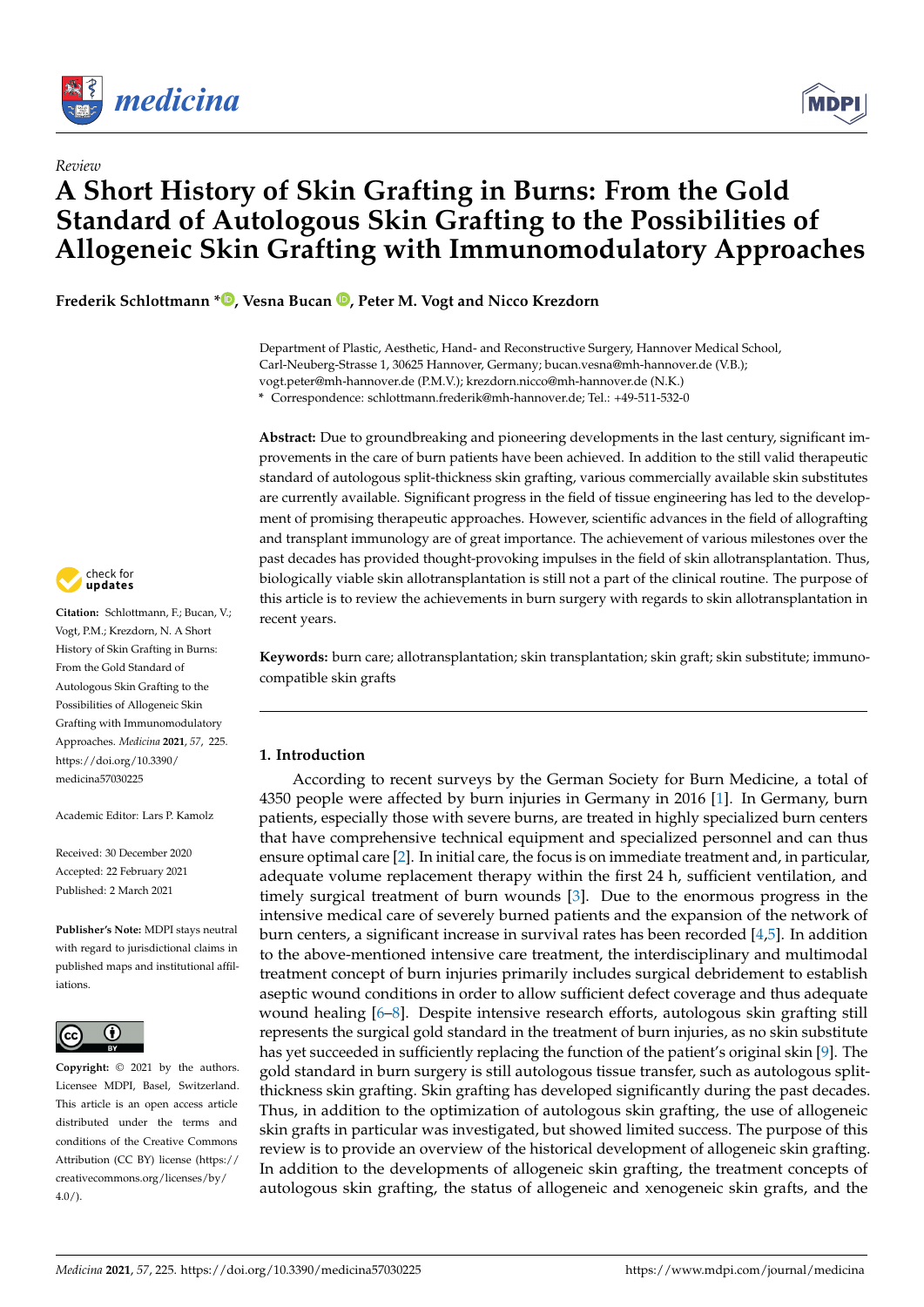use of synthetic skin substitutes are discussed. Finally, forward-looking perspectives of immunomodulation of allogeneic skin grafts are highlighted, offering a promising approach for future research projects and clinical applications.

#### *1.1. Concepts of Autologous Split-Thickness Skin Grafting as the Gold Standard in Burn Surgery*

Skin grafting has been practiced by European surgeons for little more than 200 years and can be considered as a standardized procedure nowadays [10]. The history of autologous skin grafting dates back to the first experiments of Giuseppe Baronio in 1804. He investigated skin transplantations in a ram by excising a piece of skin from the dorsum and grafting it immediately on the opposite side. Five out of six skin grafts grew in without problems. In another experiment, Baronio performed transplantation of skin pieces between a cow and a horse. However, without knowing the basic principles of immunology and graft rejection, these attempts of xenogeneic transplantations were not crowned with success [11]. Over the following years, other surgeons such as Johann Friedrich Dieffenbach and Alfred Armand Velpeau focused their research on autologous skin grafting and tried to reproduce the results of Baronio, but hat limited success. It took until 1869 to perform the first successful autologous skin graft on a human by the Swiss-born surgeon Jacques Louis Reverdin [12]. In the following decades, developments and discoveries in the field of allogeneic skin grafting increased rapidly so thatsplit-thickness skin grafting is now clinically well established after many years of experience [13]. Despite intensive scientific efforts, autologous skin grafting, particularly split-thickness skin grafting, represents the workhorse for the reconstructive surgeon in the management of burn injuries. However, donor site limitations and morbidity are major constraints to the use of autologous skin grafts especially in patients with extended skin injuries [14]. In addition, any skin grafting is associated with a donor site defect and aesthetic impairment [3,13]. In particular, permanent wound closure with a satisfactory aesthetic result continues to be a challenge in the treatment of extensive burn wounds. Considering socioeconomic costs for the care of chronic wounds as well as the expected increase in costs due to demographic change, a complete and as early as possible wound closure should be aimed for [15,16].

Since the first successful in vitro cultivation of keratinocytes by Rheinwald and Green in 1975, keratinocytes have increasingly become the focus of research as a promising approach for the production of an artificial skin substitute [17,18]. In the course, various research approaches focused in on the transplantation of autologous keratinocytes [19,20]. For example, autologous keratinocytes are currently commercially available as a cell sheet (EpiCel<sup>TM</sup>, (Vericel Corporation, Cambridge, MA, USA)) [21] or as a spray suspension (ReCellTM (Valencia, CA, USA) or the autologous keratinocyte spray suspension of Deutsches Institut für Zell- und Gewebeersatz gGmbH, Berlin, Germany) [22,23] and are part of the clinical care of burn patients. However, the application remains very limited due to high costs of production and a cultivation time of several weeks [24]. In addition, graft healing rates still vary significantly [25,26]. Both delivery forms also lack the dermal skin component, so that sufficient stability of the grafts, especially in handling during production, but also during transplantation, is not given [3]. The effect on scar formation has also not been conclusively investigated.

## *1.2. The History of Allogeneic Transplantations*

The history of burn wound care and treatment dates back to ancient Greece and Rome [27]. The desire to replace lost limbs and facial parts is as old as mankind's history and many attempts have been made. In reality, ancient allotransplantation attempts all failed and the scientific and surgical success of the first allografts did not occur until about 60 years ago [28]. Due to the severe injuries and burns of war victims in World War II, the foundation for the field of modern transplant biology was laid out of necessity. The young biologist Peter B Medawar was assigned to the service of the British surgeon Dr Thomas Gibson to determine if skin allografts could be used to treat war injuries. In the early 1940s, Medawar began to work on the subject of immune tolerance and transplantation.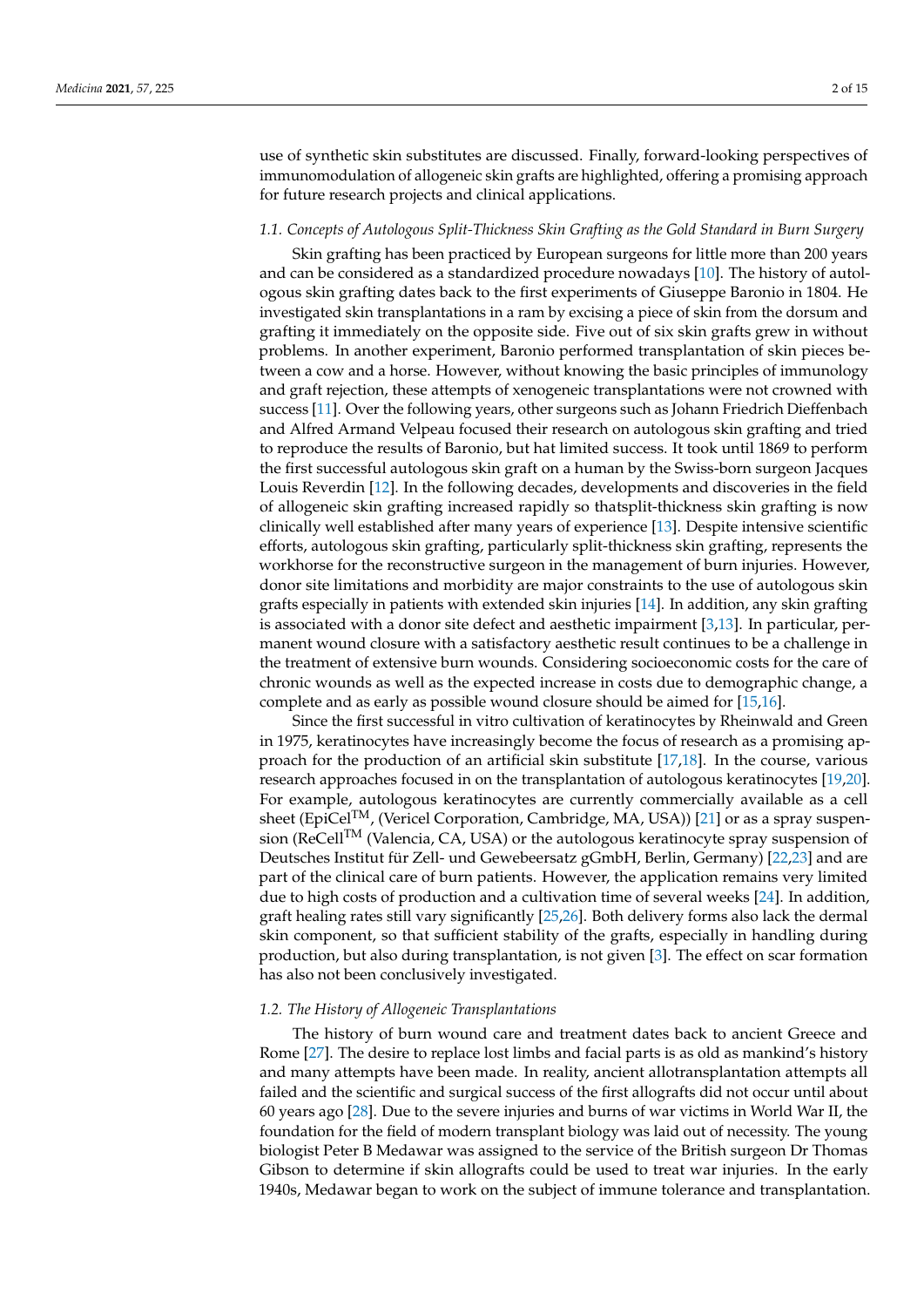He published his first fundamental work in this field together with Thomas Gibson in 1943. They proved that the rejection of organs derived from unrelated donors is based on immunological principles [10]. In the following years, Medawar focused on the immunity of homologous skin grafts and their immunological tolerance [29–32]. For example, he first described the immune privilege of the anterior chamber of the eye using homologous skin grafts [29]. For his fundamental and groundbreaking discoveries, Medawar received a Nobel Prize in 1960 and was knighted [28]. For these discoveries, he is considered the founding father of modern transplantation immunology. However, more than six decades after the first experiments of Medawar, the precise mechanisms of skin allograft rejection are still not fully understood and it has not been possible to achieve reliable clinical tolerance of skin allotransplants [33]. Despite this, human mankind still began to aim for solid organ transplantation. Joseph E Murray, John P Merrill and J Hartwell Harrison in Boston (USA) performed the first solid organ transplant in 1954. They transplanted a human kidney donated between identical twins [34,35]. With advancements in the field of immunology, transplantation and regenerative medicine the transplantation of complex composite tissue allotransplantations became possible. Important milestones in this regard are the discovery and development of immunosuppressive drugs after allotransplantation to prevent rejection making it feasible to transplant facial structures, extremities, larynx, tongue, abdominal wall and external ear and scalp [28]. Along with the growing field of clinical experience in allotransplantation, insights into the pathophysiological and immunological background have been made.

Animal studies have shown that skin grafting between unrelated mouse inbred strains can be expected to occur after ten to 13 days and result in a primary rejection reaction [36,37]. In addition to primary rejection, secondary rejection is also known to occur much more rapidly over the six- to eight-day period and has been observed in repeated transplantation of skin to a recipient animal that had previously rejected a skin graft from the same donor animal [36,37]. The clinical diagnosis of rejection is made based on various parameters, such as clinical symptoms in the form of epidermolysis, hemorrhage, or necrosis, as well as laboratory chemical analyses and histologic evaluation of tissue biopsy. In this context, important rejection features include the infiltrating immune cells and their ratio to each other, structural matching of tissue anatomy, and histological confirmation of damage to local blood vessels [38–40]. As shown later, the compatibility of major histocompatibility complex (MHC) molecules between donor and recipient can significantly improve the transplantation outcome and prevent rejection [41,42]. In recent years, the success of organ transplantation in particular has been significantly improved by matching the MHC profiles between donor and recipient [42,43]. However, even accurate MHC typing of the graft cannot always prevent rejection of the recipient organism. A perfect match is rarely achievable in clinical practice because the donor and recipient must usually be related to have a genetic similarity of MHC molecules. Moreover, because of a mismatch between the supply and demand of donor organs, the selection of an MHC-compatible organ is severely limited [44]. In humans, the genes encoding MHC molecules are located in the human leukocyte antigen (HLA) gene region and has high genomic diversity [45–47]. Due to this, an ideal donor who has an identical genomic MHC profile is usually not available despite an existing relationship  $[42,44,47]$ . The reasons for this are, in particular, that despite extensive progress the available methods of HLA typing make accurate typing almost impossible due to polygenetic diversity and the resulting complexity [47]. Moreover, it is known that even MHC-identical transplants, for example in HLA-identical siblings, are rejected with a time delay. The rejection reaction is based on the minor histocompatibility antigens, which are individual-specific antigens that are not part of the MHC proteins [48–50]. Minor histocompatibility antigens will not be discussed in detail here.

Despite various research approaches, it has not yet been possible to inhibit the specific immune response against allografted tissue without compromising the immune response of the entire recipient organism [51]. Therefore, most transplantations often require the use of immunosuppressive drugs that cause general immune compromise [51,52]. Thus, clinical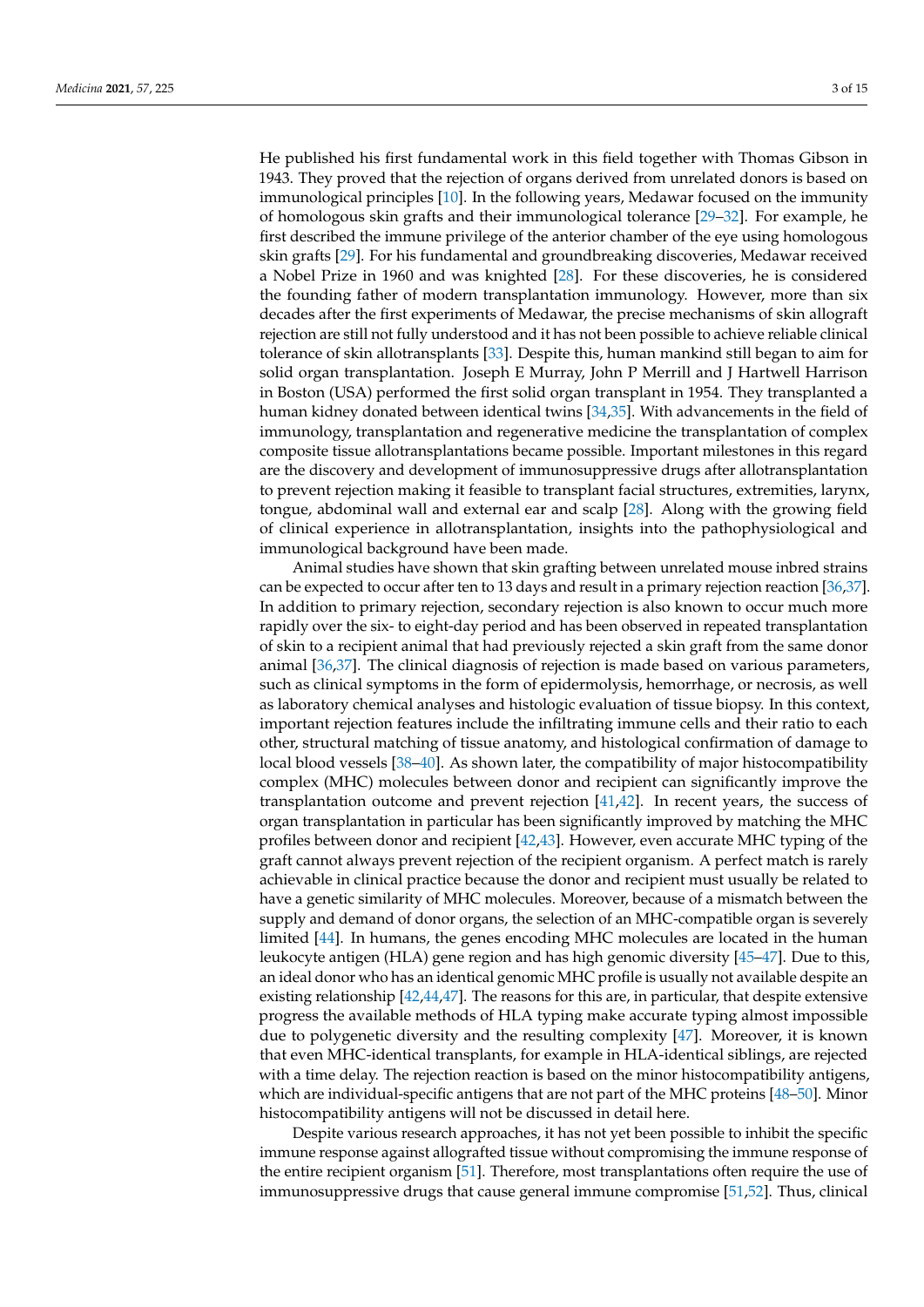success in solid organ transplantation is largely attributable to advances in the development of immunosuppressive drugs. However, systemic immunomodulation of an organism can be toxic and is associated with impaired immunocompetence and thus an increased risk of infection [51]. The main driver of success of allogeneic tissue or organ transplantation depends on MHC typing of the graft, the use of effective immunosuppression, and the operative skills of the surgeon performing the procedure [53,54]. In particular, for the severely burn patient, the immunologic derailment in the setting of systemic inflammatory response syndrome prohibits additional drug immunosuppression [55]. The immunologic rejection reaction of allogeneic skin grafts in severely burned patients has been intensively studied and described. To sum up, the allogeneic skin graft can cause a potent immune response involving both the innate and adaptive immune system of the host's organism. T cell mediated mechanism as well as B cell and NK cell activation play a significant role in the process of allograft rejection [56]. In conclusion, immunomodulation of allogeneic grafts would be a promising way to reduce rejection. Interference with the intrinsic alloreactivity of the whole organism by means of immunosuppressive drugs could thus be prevented. In particular, the application in immunocompromised patients, such as severely burned patients, would be extremely promising regarding the immuno-compatibility of transplants and would enable a diverse clinical use of, for example, allogeneic skin transplants without rejection.

#### *1.3. Current Use of Allogeneic Skin Grafts in the Care of Severely Burned Patients*

Despite the above-mentioned disadvantages of allotransplantations, allogeneic skin grafts have a place in the care of severely burned patients to a certain extent and are widely used for wound management in burn centers [57]. Autologous skin grafts are currently commercially available as cryopreserved and glycerol-preserved skin sheets via biobanks or skin banks all over the world [57,58]. The history of skin biobanking dates back until to the 1990s [59]. Transplantation of cryopreserved and glycerol-preserved and thus biologically unviable allogeneic skin from body donors is also clinically indicated in some cases because of the lack of autologous donor sites for split-thickness skin grafting [60]. Functional as biologic dressing, it can not only provide ideal temporary wound coverage in extensive burns when autologous skin grafting is not immediately available but also prepare the wound bed for definitive wound closure [57]. However, the use of allogeneic skin grafts are not promising. In particular, secondary graft rejection due to an immune reaction induced by the graft, as well as secondary infections and increased scarring, are disadvantages in their use as permanent skin substitutes [61]. The antigenic properties of the foreign skin can be reduced by glycerol preservation, resulting in the demise of cellular epidermal and dermal components [62]. Due to the immunocompromised state of the severely burn injured patients, delayed rejection may also occur during the course after the patient's immunocompetence is restored. The only advantage of using allogeneic material has been shown to be the immediate restoration of skin barrier function in terms of a biological dressing [62]. The aesthetic results after transplantation of allogeneic skin are usually unsatisfactory. Incongruent healing rates of allogeneic skin grafts have been reported in some cases [3]. To sum up, allogeneic skin grafting has its position in the clinical care of severely burned patients, but at the same time goes hand in hand with a plethora of limitations and disadvantages.

#### *1.4. Current Use of Xenogeneic Skin Grafts in the Care of Severely Burned Patients*

In addition to the gold standard of autologous skin grafting, xenogeneic materials, such as porcine skin and fish skin, are used for temporary defect coverage, particularly in large-scale burns [61,63]. It has been reported elsewhere that the use of porcine skin and fish skin in severely burned patients was associated with a significant reduction in intravenous fluid use, pain scores and pain medication. This allowed sufficient stabilization of the patient until definitive treatment of the skin defects by autologous skin grafting [64,65]. Other reports suggest, that the Nile tilapia skin (Orechromis niloticus) has noninfectious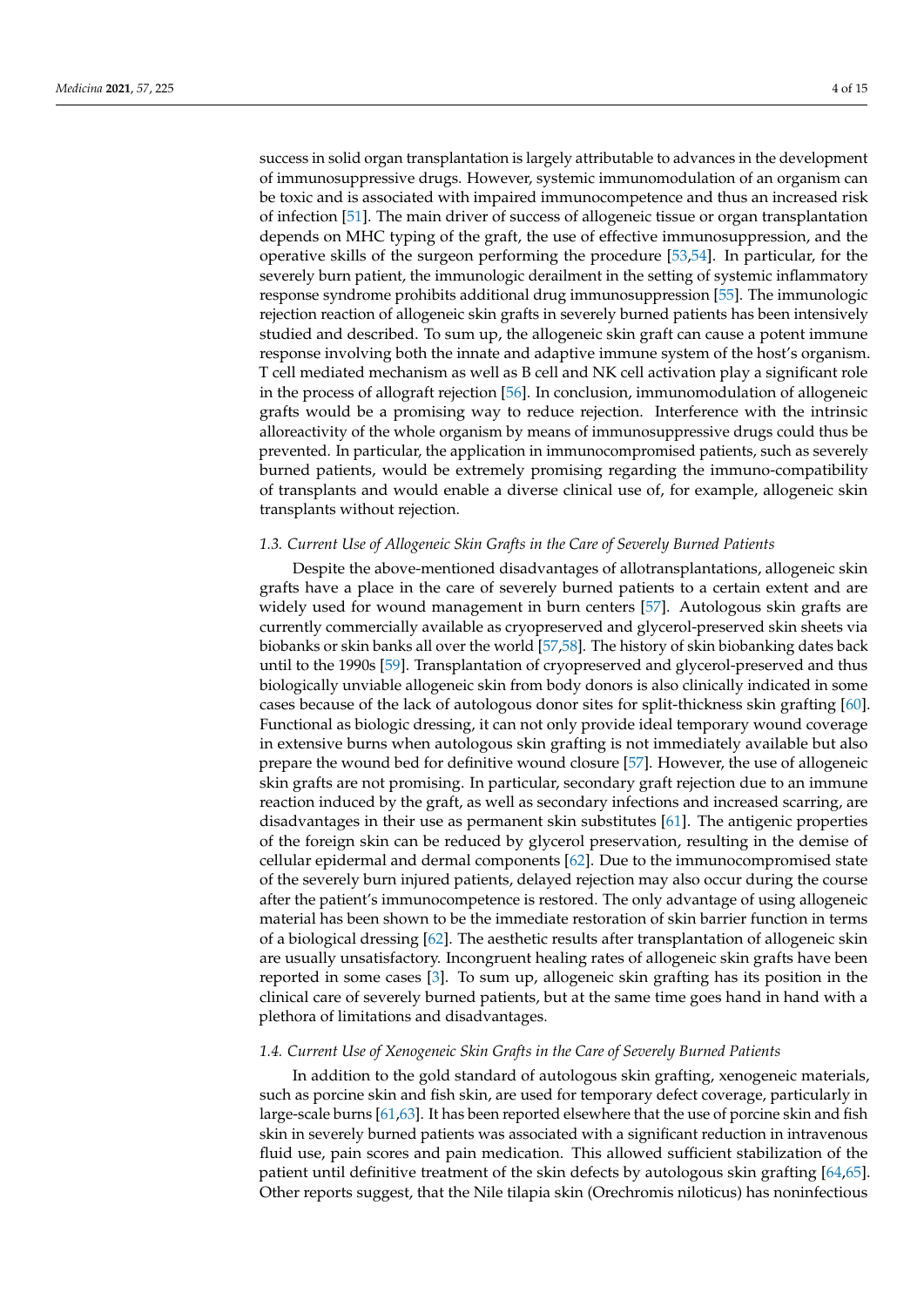microbiota, a morphological structure similar to that of human skin, and therefore showed good outcomes when used as a xenograft for treatment of experimental burns [66]. A phase II randomized controlled trial even described complete re-epithelialization in burn wounds without autologous split-thickness skin grafting [67]. The research results in this regard appear promising, but further studies are needed to evaluate the potential use compared to autologous skin grafting as current gold standard in clinical routine. In conclusion, xenogeneic skin grafts have a place in the clinical care of severely burned patients, but at this time can only be considered as a temporary solution.

## *1.5. Skin Substitutes as an Alternative to Autologous Skin Transplantation*

Over the years, a wide range of industrially manufactured skin substitutes have been established more or less successfully, so that a potpourri of purchasable skin substitutes are currently available on the market [3,68]. Each of these skin substitute materials plays a part in various research approaches and, in some cases, is also used in the clinical care of burn patients [69,70].

Dermal skin substitutes can be broadly categorized as decellularized dermis derived from human or animal sources, artificially constructed scaffolds comprised of highly purified biomaterials or entirely synthetic polymers. In view of the fact that there are dozens of different commercially available skin substitute matrices on the market, only MatriDerm<sup>®</sup> (MedSkin Solutions Dr. Suwelack AG, Billerbeck, Germany) and NovoSorb® Biodegredable Temporising Matrix (BTM) (PolyMedics Innovations, Denkendorf, Germany) will be presented here as examples in detail, since they are currently standard in clinical use and show promising results. However, Table 1 provides an overview of other dermal skin substitutes of biological and synthetic origin currently available on the market.

**Table 1.** Overview of dermal skin substitutes currently commercially available.

| Name of Dermal Skin Substitute | <b>Material</b>                                                                                                                                         | Literature |
|--------------------------------|---------------------------------------------------------------------------------------------------------------------------------------------------------|------------|
| MatriDerm <sup>®</sup>         | bovine collagen type I, collagen type III and elastin                                                                                                   | $[71]$     |
| Dermagraft®                    | neonatal-derived bioengineered tissue comprised of dermal fibroblasts                                                                                   | $[72]$     |
| AlloDerm <sup>TM</sup>         | donated allograft human dermis, processed to remove cells while<br>preserving biologic components and structure of the dermal matrix                    | $[73]$     |
| Integra <sup>®</sup>           | dermal component of bovine collagen type I and shark<br>chondroitin-6-sulfate directed to the wound side and an outwardly<br>directed silicone membrane | [74]       |
| denovoSkin <sup>TM</sup>       | hydrogel from a dermo-epidermal component after cultivation from<br>autologous skin tissue samples                                                      | $[75]$     |
| NovoSorb <sup>®</sup> BTM      | biodegradable polyurethane foam with a temporary non-biodegradable<br>polyurethane seal                                                                 | [76]       |

MatriDerm®, a dermal, cell-free skin substitute for deep-seated burns, has been commercially available for several years. The matrix consists of bovine collagen type I, collagen type III and elastin. As studied in animal models, MatriDerm® matrix is converted into endogenous matrix by the recipient organism over a period of weeks [71,77]. Similar biodegradable behavior has also been demonstrated in the human organism [78]. MatriDerm<sup>®</sup> is available in various thicknesses and can be stored at room temperature, making handling considerably easier than with other biomaterials [71]. In particular, the single-stage procedure with simultaneous autologous split-thickness skin grafting is clinically considered a significant advantage and showed no inferiority to allogeneic splitthickness skin grafting alone [3]. Better scar quality as well as reduced wound contraction were observed [79,80], so the results to date in clinical application are promising [80,81]. However, full-thickness skin replacement with MatriDerm® is so far only possible in combination with autologous split-thickness skin grafting.

NovoSorb® BTM is a fully synthetic dermal skin substitute that eliminates any risks of cross-species residual antigenicity. It consists of biodegradable polyurethane foam with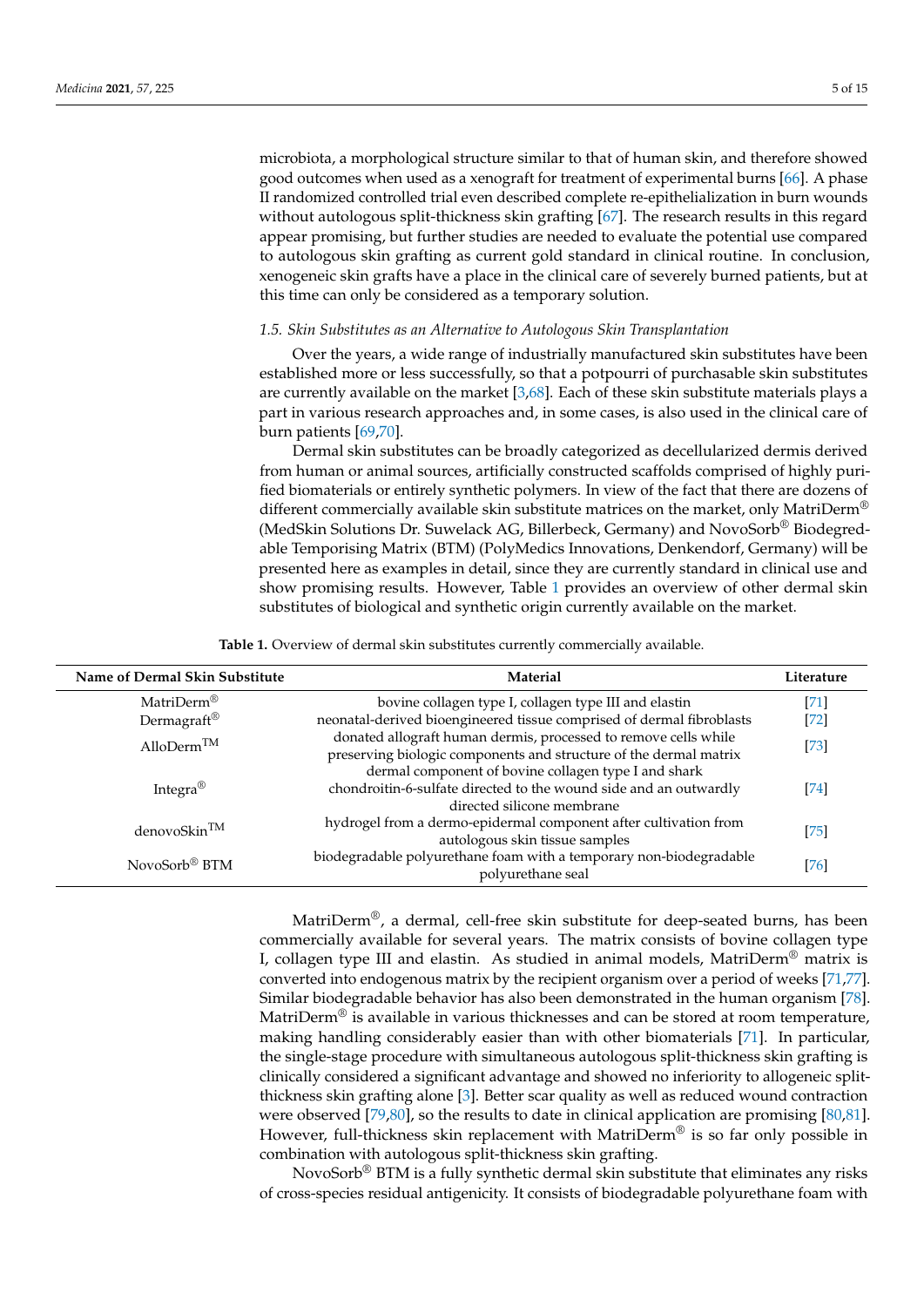a temporary non-biodegradable polyurethane seal. Thereby, it is easy and inexpensive to produce [76]. A further advantage is the avoidance of cross-species immune rejection or disease transmission as well as circumventing ethical and cultural objections to the use of animal derived products. A plethora of proof-of-concept studies using NovoSorb<sup>®</sup> BTM has been conducted to determine its safety and ability to provide permanent wound closure when combined with split-thickness skin grafts in a two-stage procedure in sheep, pigs and humans [82,83]. Furthermore, the particular abundance of host inflammatory cells in athymic nude mice receiving full-thickness skin excision followed by grafting of the dermal NovoSorb® BTM template, showed evidence that new collagen deposition and neovascularization with BTM had a more extensive vascular network compared to Integra<sup>®</sup> (Integra LifeSciences, Plainsboro, NJ, USA) [84]. NovoSorb® BTM demonstrates favorable properties as dermal skin substitute but further studies are needed to evaluate its position in clinical routine, especially for the treatment of burns.

# *1.6. Tissue Engineering for Skin Reconstruction*

Tissue engineering of biologic skin substitutes has developed over the last few decades from individual applications of skin cells or biologic scaffolds to the combination of cells and scaffolds for treatment and healing of chronic skin wounds and burns. Several tissue engineered skin substitutes have overcome the disadvantages of autologous split-thickness skin grafting as well as the immunogenicity of skin allotransplantation. Most research approaches focus on the use of keratinocytes as a cell pool for tissue engineering approaches [20]. Autologous keratinocytes may persist indefinitely and provide permanent wound closure whereas allogeneic keratinocytes will only remain in the wound bed for days to weeks [85,86]. However, there are still remaining disadvantages such as high production costs, time consuming processes and culture conditions for each patient regarding the application of autologous keratinocytes [87]. Recently, major progress has been made in this field so that cultured autologous keratinocytes as a source for bioengineering can be produced in unlimited supplies by establishing cost-effective culture protocols and increasing their proliferative capacity [88,89]. Allogeneic keratinocytes can be provided off-the-shelf with less manufacturing challenges, but immune compatibility is a major concern with their use as mentioned above.

Despite single cellular tissue engineering approaches, combinations of keratinocytes and dermal skin substitutes have been investigated intensively to produce a skin substitute that is comparable to human healthy skin. For example, MatriDerm<sup>®</sup> was used as a matrix for cell-based studies to investigate its applicability as a carrier matrix for tissue engineering approaches due to its promising properties and effects on the human organism. Cells of various origins, such as pancreatic stem cells [90], preadipocytes [91], fibroblasts, and keratinocytes [92,93], have been shown to adhere and proliferate on the MatriDerm<sup>®</sup> matrix in vitro. This makes MatriDerm® suitable as a carrier matrix for further research approaches in the field of tissue engineering and regenerative medicine [92]. Since 2006, advanced models of tissue engineered skin substitutes have been described but all showed limited success [94–96]. With the growing field of skin tissue engineering, regulatory environments and requirements have expanded. Among the several determination of safety and efficacy, the determination of medical risks is a fundamental factor limiting the clinical applicability of novel tissue engineered skin constructs [97].

Despite the described disadvantages, allogeneic keratinocytes represent an important cell therapeutic tool, which could be further optimized by immunomodulation. With the establishment of viral vectors as a transfection method, efficient transfection of keratinocytes was achieved [98–100]. In this regard, viral transfection of keratinocytes represents a promising tool for gene therapy applications. For example, Vogt et al. demonstrated expression of growth factors and ß-galactosidase and regeneration of the epidermis after transplantation of retrovirally transfected keratinocytes in a porcine model [101]. Systemic expression of genes in bioreactor systems also offers multiple options with respect to gene therapy application of modified keratinocytes [102]. However, a careful risk-benefit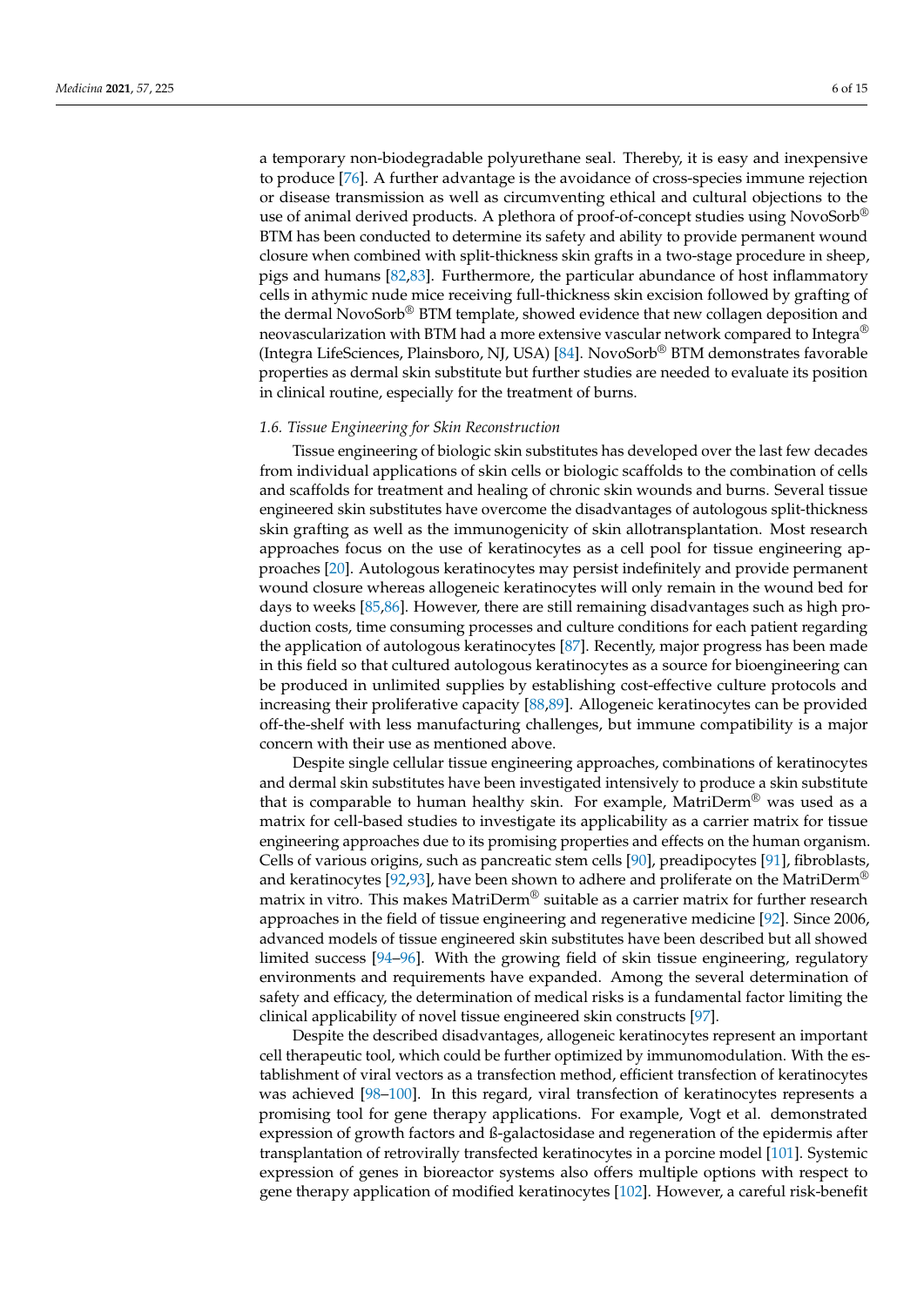analysis should be performed when using viral vectors. On the one hand, they can induce an uncontrolled immune response and, on the other hand, they only allow the transfer of genes of a limited size [103,104]. Despite intensive research and efforts, data on the application of genetically modified keratinocytes as skin substitutes in vivo remain insufficient. In conclusion, genetic modification of keratinocytes could provide the basis for the production of a universally applicable and immunologically compatible skin substitute [105].

Another potential approach for skin tissue engineering is the use of three-dimensional (3D) bioprinting. Bioprinting, involving computer-controlled deposition of scaffolds and cells in a plethora of shapes and patterns, can offer the potential to fully replicate native human skin [106]. As described in literature, multilayered approaches using fibroblast, keratinocytes as well as collagen have been made to bioprint human skin [107,108]. In comparison with traditional methods for skin engineering, 3D bioprinting offers several advantages in terms of shape- and form retention, flexibility, reproducibility, and high culture throughput. Therefore 3D bioprinting is a promising technology that can achieve rapid and reliable production of cellular skin substitutes, satisfying both clinical and industrial need [106,109]. Although 3D bioprinting shows promising results so far, the research is still in its infancy and further studies are needed to overcome the disadvantages such as vascularity, optimal cell and scaffold combinations and production costs [106,109].

# *1.7. Future Perspectives: Universal Off-the-Shelf Transplantable Skin Substitutes with Low Immunogenicity*

Despite the wide range of skin substitutes available, autologous split-thickness skin grafting is still usually required for complete and sufficient wound closure. Although the ultimate treatment goal in plastic surgery is replacing "like with like", donor site tissue is often a limited source. Autologous skin grafts as above-mentioned have the advantages of living tissue allografts that derive from the patient itself and are not rejected. One of the most promising research approaches for future generations of patient-specific skin substitutes is the use of immunologically or genetically modified autologous keratinocytes due to their almost unlimited availability as they can overcome graft rejection and immune incompatibility. Morgan et al. first described the successful in vitro gene modification of keratinocytes by applying the method of retroviral gene transfer. They transferred a recombinant human growth hormone gene into cultured human keratinocytes, transplanted them into athymic mice and observed epithelial regeneration [110]. Especially during recent years, many different approaches have been made to generate a universal off-the-shelf transplantable skin substitute for cosmetic and reconstructive surgery [111]. However, gene therapy for the skin has been investigated intensively but showed limited success overall [112]. Several studies have demonstrated that modulation of MHC-I expression could significantly influence survival and acceptance of transplanted allogeneic organs. In a knockout mouse model lacking MHC-I and MHC-II expression, allogeneic skin grafts showed delayed rejection kinetics [113]. Auchincloss et al. demonstrated that MHC-IIdeficient skin grafts exhibited graft rejection without delay in the mouse model [114]. The importance of MHC-I expression in allogeneic organ rejection was then investigated in further studies that focused on suppressing antigen presentation directly to the allograft. To achieve this, β2-microglobulin (β2M) and transporter-associated-with-antigen-processing (TAP)-deficient transplantation models were developed and further investigated. It was shown that in β2M-deficient mice, pancreatic islet allografts exhibited unlimited graft survival [115], whereas heart and liver allografts showed only delayed graft rejection [116]. Allografted kidneys showed significantly improved renal function of the graft [117]. In a further step, the rejection behavior of skin grafts in TAP- and in β2M-deficient mouse models was also investigated. This demonstrated delayed rejection of the allograft [118–120]. Despite intensive efforts, complete removal of the MHC class I molecule in the allograft has not yet been achieved by eliminating the β2-microglobulin or TAP transporter.

Genetic modification of cells to achieve better immuno-compatibility has been investigated in further in vitro studies. For example, using specific intrabodies in endothelial cells, a phenotypic knockout of MHC-I expression was achieved by retention of the molecules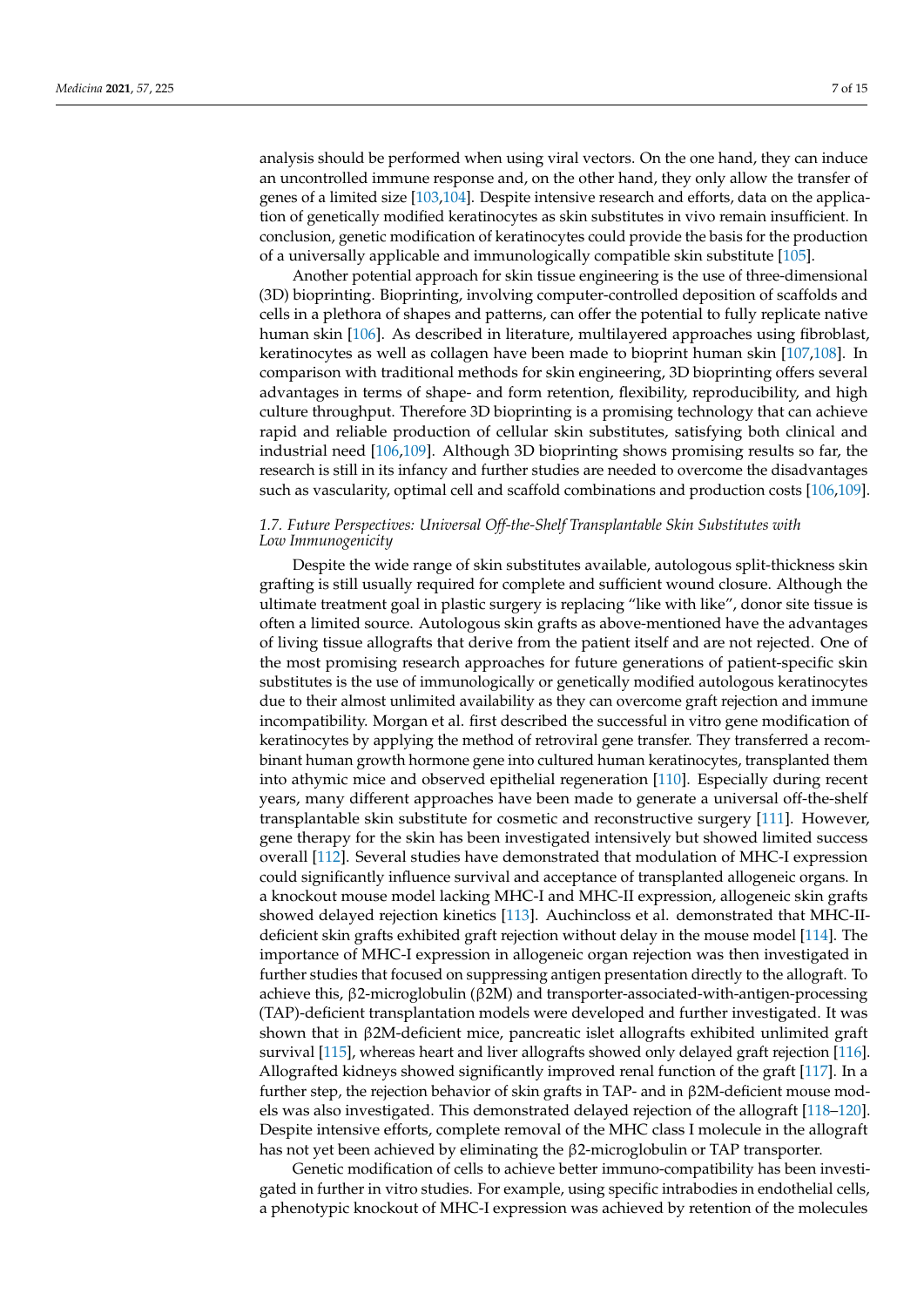in the endoplasmic reticulum [121]. As another approach to allografting keratinocytes and skin, a significantly reduced MHC-I expression was demonstrated in human and monkey cell lines by using specific intrabodies. The cell lines showed different HLA-A, -B, and -C haplotypes [122]. However, due to the high genomic diversity of HLA genes, genotypic knockout of MHC-I molecules has not been feasible to date. To improve the acceptance of allogeneic skin grafts, it is desirable to suppress MHC-I expression and thus prevent rejection. Based on previous studies, the use of viral MHC-I modulatory proteins or vectors represents an innovative and promising research approach to modulate the expression of MHC-I molecules and thus prevent graft rejection. A plethora of experimental methods exists to create universal allogeneic keratinocytes that can overcome host cellular immune response.

In the course of coevolution, many viruses have developed the ability to suppress viral peptide presentation and thus, do not elicit an immune response from the infected organism [123,124]. A prominent example is human cytomegalovirus (HCMV), which, by reducing MHC-I expression on the cell surface of infected cells, does not elicit viral peptide presentation and no immune response from the infected organism [125,126]. Absence or reduction of MHC-I expression prevents activation of CD8+ cytotoxic T lymphocytes [127–129]. The underlying molecular mechanisms are well understood so far. For example, Ahn et al. demonstrated that HCMV uses various strategies to avoid being recognized by the immune system of the infected organism [130]. HCMV prevents MHC-I expression at the cell surface through various modulatory transmembrane glycoproteins called unique short glycoproteins (US). In particular, it has been shown that US2, US3, US6, and US11 glycoproteins are responsible for MHC-I modulation [126,131]. Thus, the use of US glycoproteins represents a promising approach to modulate the expression of MHC-I molecules in allografts and to prevent graft rejection. As published earlier by Schlottmann et al. human primary keratinocytes could be transfected using viral US11 vectors, resulting in a temporary reduction of MHC-I surface expression. Furthermore, they seeded transfected keratinocytes on MatriDerm® matrices and observed long-term cell survival as well as histological patterns comparable to healthy human skin [132]. The viral vector used was characterized by greater loading capacity while maintaining moderate immunogenicity and inflammatory components, thus representing a promising research approach. Nevertheless, vector tropism, the duration of transgene expression as well as vector immunogenicity are crucial issues and sometimes even disadvantages that have to be taken into account to allow efficient, specific and safe applications of viral vectors in transgene therapeutic approaches [133].

Gene editing can be another feasible approach for immunogenic modification of allogeneic keratinocytes. The significant advances in the field of gene therapy, especially using the Clustered Regularly Interspaced Short Palindromic Repeats/Cas9 (CRISPR/Cas9) system, could represent another promising research approach to generate an immunocompatible and universally applicable skin substitute. In this regard, research approaches using viral vectors could be replaced, so that the vector associated risks can be reduced. However, no approach to generate a skin construct using CRISPR/Cas9 has yet been sustainably established in the literature [134–136].

Another approach for a hypogenic skin graft engineered with universal cells has been recently described by Deuse et al. [137]. Endothelial cells, smooth muscle cells and cardiomyocytes derived from hypoimmunogenic mouse or human induced pluripotent stem cells showed inactivated MHC class I and II genes and an overexpression of CD47. Further experiments showed reliably immune evasive rejection in fully MHC-mismatched allogeneic recipients and long-term graft survival without the use of immunosuppressive medication [137].

However, the use of HLA silenced cells is not without clinical concerns as it remains uncertain as to what level HLA genes should be silenced in vivo or in vitro to evade host CD8+ cytotoxic T cell recognition or natural killer cell (NK cell) activation. Genetically modified allogeneic cells might therefore be invisible for T cell-based immune responses that are essential for the lysis of infected or oncogenically transformed cells as well as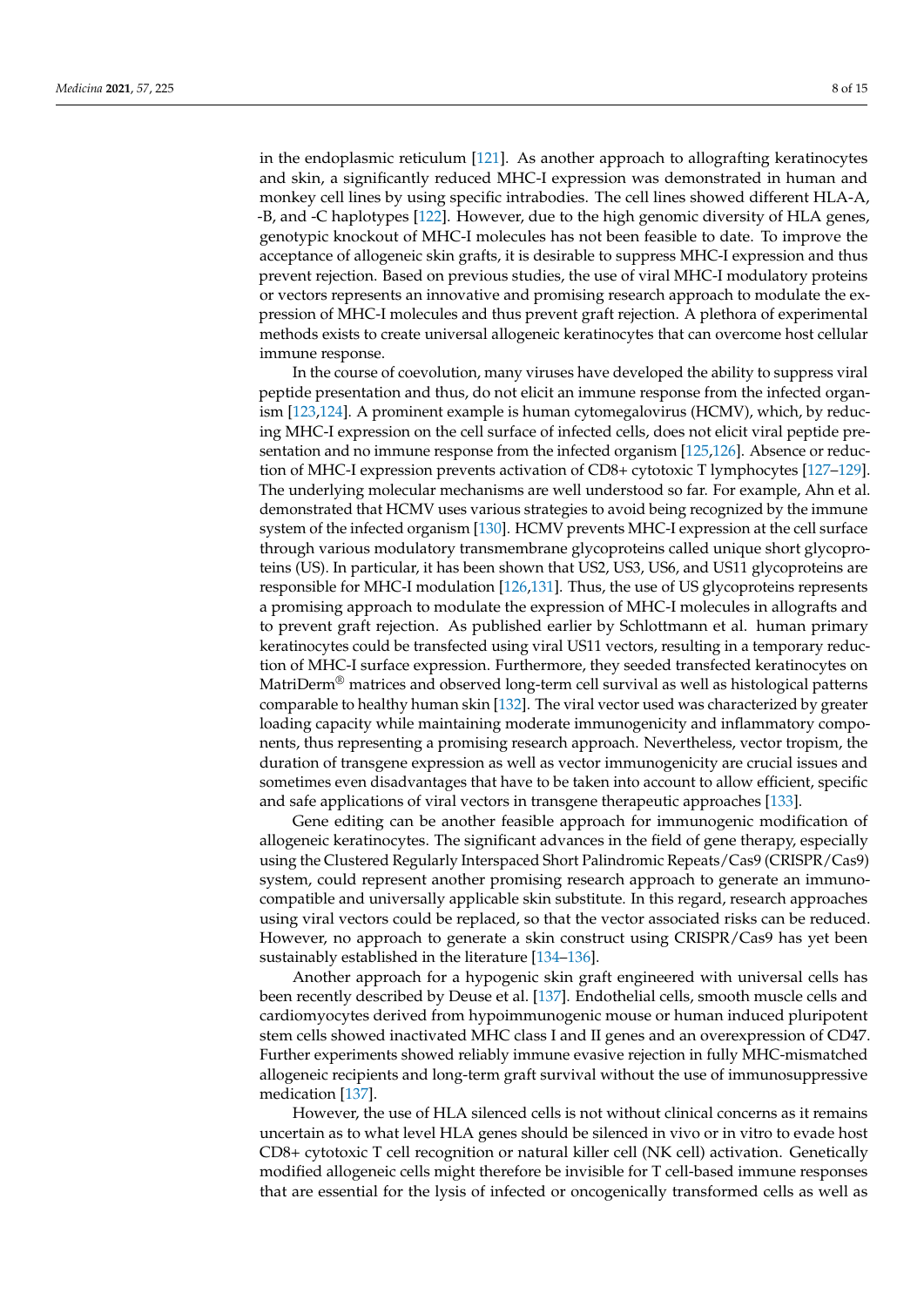apoptosis. In addition, the results of Christinck et al. and Sykulev et al. have shown that 1 to 200 MHC-I molecules per cell can be sufficient to induce an immune response in the recipient organism after transplantation [138,139]. Therefore, there is a considerable need for further studies that investigate the immunological responses of allogeneic modified keratinocytes in vitro and in vivo.

# **2. Conclusions**

Mankind's desire to replace whole organs and tissues with allogeneic transplants goes back over centuries. Significant successes, especially in burn surgery and consequently allogeneic skin transplantation for treatment of extensive burn wounds, could only be recorded in the last decades. As described in the preceding sections, despite intensive efforts, it has not yet been possible to produce a skin substitute that forms a full-fledged, universally applicable and immunologically compatible approach and whose application allows an appealing aesthetic result [140–144]. The first autologous skin graft was described in 1804. Since then, the autologous skin grafting procedure has been intensively researched and further developed, so that autologous split thickness skin grafting is nowadays the gold standard in the treatment of severely burn injured patients. However, as summarized in this review, allogeneic and xenogeneic skin grafts also have a place in the clinical care of severely burned patients. The first discoveries of transplantation immunology by Medawar et al. have led to far-reaching developments in the field of transplantation surgery, so that nowadays solid organs can finally be transplanted as well. However, allogeneic transplants still carry the risk of rejection, so that intervention in the intrinsic alloreactivity of the recipient organism, for example by immunosuppressive drugs, is necessary. To address these issues, a number of commercially available skin substitute matrices have been developed by the industry. In this review, MatriDerm® and NovoSorb® BTM were presented as examples of dermal skin substitute matrices. However, no commercially available skin substitute has achieved the properties of healthy human skin. An ideal skin substitute would have to ensure, if possible, an early restoration of the physiological and anatomical function of the skin. Currently, this ideal can only be provided by the use of full-thickness skin grafting or flap plasty [96]. An ideal skin substitute should sufficiently restore the function of the skin as a physical and chemical barrier against external influences [145]. In addition, it requires sufficient biomechanical stability as well as high biological functionality in order to allow sufficient loading capacity and to prevent a rejection reaction [146,147]. The process of thermoregulation should also be enabled by sufficient adhesion to the wound bed, sweating, and water diffusion [96,148]. Degradation of the skin substitute and remodeling into autologous tissue would also have to be present. The above-mentioned characteristics depend largely on the chosen skin substitute procedure. The biomaterials used require a basic framework that has neither antigenic nor toxic properties and can also ensure directed cell migration and proliferation [149,150]. Easy handling in application, rapid and inexpensive availability, and aesthetic results also play a decisive role in the use of skin substitute materials [148,151]. In addition to the industrial developments, the broad field of skin tissue engineering should not be ignored, which has been able to reveal many promising research approaches. Despite various scientific and industrial achievements during recent years as well as developments in burn care, there is no therapy with a skin substitute that shows promising aesthetic, functional, and immuno-compatible results based on acceptable and sufficient manufacturing. Therefore, forward-looking research approaches reveal immunological modification of allogeneic skin grafts. Thus, an ideal skin substitute with sufficient biomechanical properties would become available with comparable properties to healthy human skin and simultaneous immunological compatibility. The long-term goal remains the generation of an off-the-shelf transplantable skin substitute with high biological functionality and reduced immunogenicity. However, until this goal can be achieved, extensive research efforts are required to generate further results.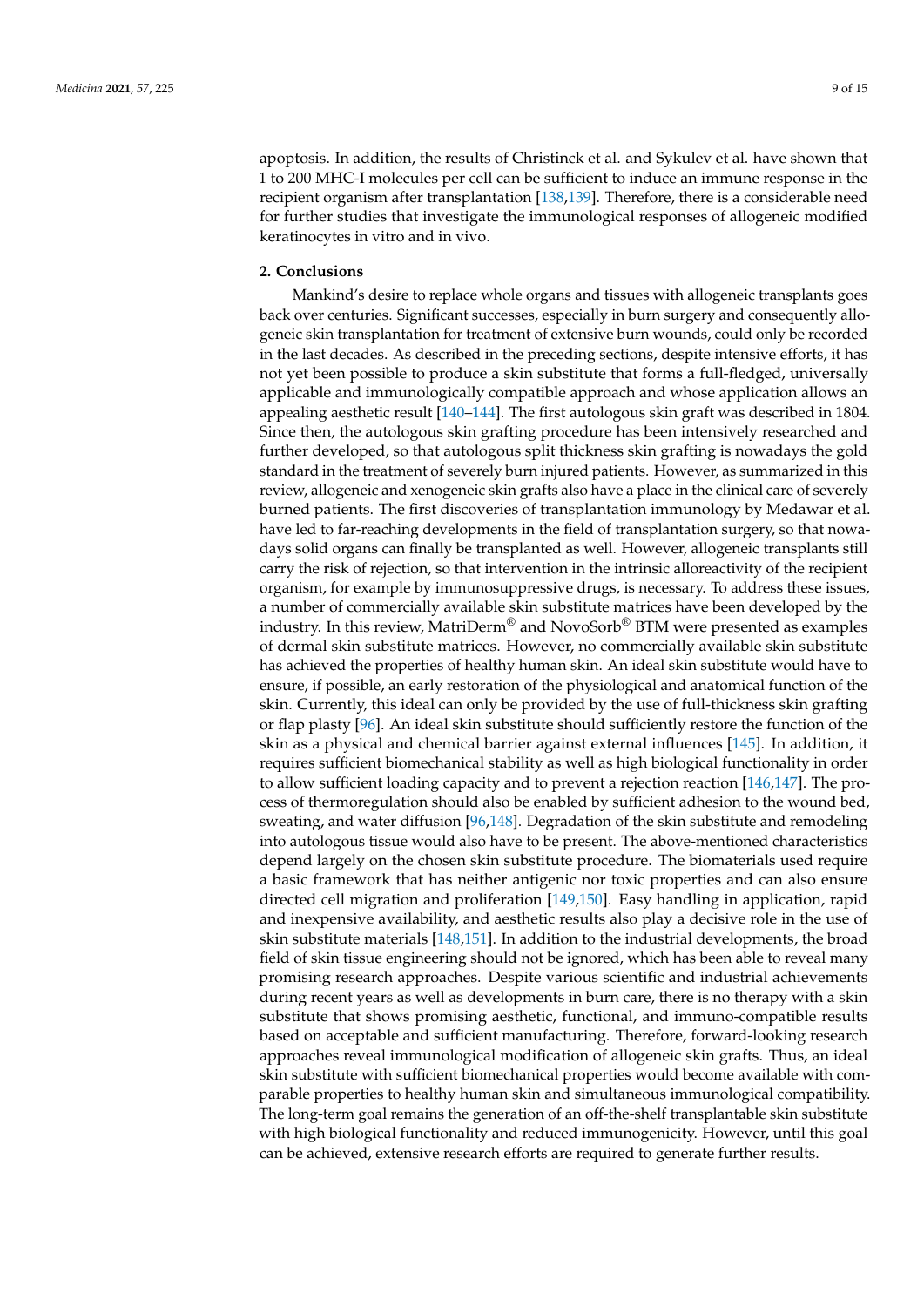**Author Contributions:** Conceptualization, P.M.V., N.K. and F.S.; methodology, F.S., V.B. and N.K.; validation, P.M.V., N.K. and F.S.; investigation, N.K., V.B. and F.S.; resources, P.M.V.; data curation, P.M.V., N.K. and V.B.; writing—original draft preparation, F.S.; writing—review and editing, N.K., V.B. and P.M.V.; visualization, F.S.; supervision, N.K.; project administration, P.M.V.; funding acquisition, P.M.V. All authors have read and agreed to the published version of the manuscript.

**Funding:** This research received no external funding. We acknowledge support by the German Research Foundation (DFG) and the Open Access Publication Fund of Hannover Medical School (MHH).

**Institutional Review Board Statement:** Not applicable.

**Informed Consent Statement:** Not applicable.

**Conflicts of Interest:** The authors declare no conflict of interest.

#### **References**

- 1. Deutsche Gesellschaft für Verbrennungsmedizin. *Jahresbericht 2017 Verbrennungsmedizin*; Deutsche Gesellschaft für Verbrennungsmedizin: Berlin, Germany, 2017.
- 2. Vogt, P.M.; Mailänder, P.; Jostkleigrewe, F.; Reichert, B.; Adams, H.A. Centers for severely burned patients in Germany– management structure and needs. *Chirurg* **2007**, 411–413.
- 3. Vogt, P.M.; Kolokythas, P.; Niederbichler, A.; Knobloch, K.; Reimers, K.; Choi, C.Y. Innovative wound therapy and skin substitutes for burns. *Chirurg* **2007**, *78*, 335–342. [CrossRef]
- 4. Xiao, J.; Chai, B.R.; Kong, F.Y.; Peng, S.G.; Xu, H.; Wang, C.G.; Suo, H.B.; Huang, D.Q. Increased survival rate in patients with massive burns. *Burns* **1992**, *18*, 401–404. [CrossRef]
- 5. Finnerty, C.C.; Capek, K.D.; Voigt, C.; Hundeshagen, G.; Cambiaso-Daniel, J.; Porter, C.; Sousse, L.E.; El Ayadi, A.; Zapata-Sirvent, R.; Guillory, A.N.; et al. The P50 Research Center in Perioperative Sciences. *J. Trauma Acute Care Surg.* **2017**, *83*, 532–542. [CrossRef] [PubMed]
- 6. Haynes, B.W. Early excision and grafting in third degree burns. *Ann. Surg.* **1969**, *169*, 736–747. [CrossRef]
- 7. Hendren, W.H.; Constable, J.D.; Zawacki, B.E. Early partial excision of major burns in children. *J. Pediatr. Surg.* **1968**, *3*, 445–464. [CrossRef]
- 8. Pierer, H. Primary excision in burns. *Klin. Med. Osterr. Z. Wiss. Prakt. Med.* **1966**, *21*, 377–380.
- 9. Alrubaiy, L.; Al-Rubaiy, K.K. Skin substitutes: A brief review of types and clinical applications. *Oman Med. J.* **2009**, *24*, 4–6. [CrossRef]
- 10. Gibson, T.; Medawar, P.B. The fate of skin homografts in man. *J. Anat.* **1943**, *77*, 299–310.
- 11. Baronio, G. *Degli Innesti Animali*; Stamperia e Fonderia del Genio: Milano, Italy, 1804.
- 12. Jay, V. This month in history. *J. R. Soc. Med.* **1999**, *92*, 548. [CrossRef] [PubMed]
- 13. Alexander, J.W.; MacMillan, B.G.; Law, E.; Kittur, D.S. Treatment of severe burns with widely meshed skin autograft and meshed skin allograft overlay. *J. Trauma* **1981**, *21*, 433–438. [PubMed]
- 14. Rowan, M.P.; Cancio, L.C.; Elster, E.A.; Burmeister, D.M.; Rose, L.F.; Natesan, S.; Chan, R.K.; Christy, R.J.; Chung, K.K. Burn wound healing and treatment: Review and advancements. *Crit. Care* **2015**, *19*, 243. [CrossRef]
- 15. Karl, T.; Gussmann, A.; Storck, M. Chronic wounds—Perspective for integrated care. *Zentralbl. Chir.* **2007**, *132*, 232–235. [CrossRef] [PubMed]
- 16. Reinke, J.M.; Sorg, H. Wound repair and regeneration. *Eur. Surg. Res.* **2012**, *49*, 35–43. [CrossRef]
- 17. Rheinwald, J.G.; Green, H. Serial cultivation of strains of human epidermal keratinocytes: The formation of keratinizing colonies from single cells. *Cell* **1975**, *6*, 331–343. [CrossRef]
- 18. Rheinwald, J.G.; Green, H. Formation of a keratinizing epithelium in culture by a cloned cell line derived from a teratoma. *Cell* **1975**, *6*, 317–330. [CrossRef]
- 19. Wood, F.M.; Giles, N.; Stevenson, A.; Rea, S.; Fear, M. Characterisation of the cell suspension harvested from the dermal epidermal junction using a ReCell® kit. *Burns* **2012**, *38*, 44–51. [CrossRef]
- 20. Boyce, S.T.; Lalley, A.L. Tissue engineering of skin and regenerative medicine for wound care. *Burn. Trauma* **2018**, *6*, 4. [CrossRef]
- 21. Sood, R.; Roggy, D.; Zieger, M.; Balledux, J.; Chaudhari, S.; Koumanis, D.J.; Mir, H.S.; Cohen, A.; Knipe, C.; Gabehart, K.; et al. Cultured Epithelial Autografts for Coverage of Large Burn Wounds in Eighty-Eight Patients: The Indiana University Experience. *J. Burn Care Res.* **2010**, *31*, 559–568. [CrossRef]
- 22. Gravante, G.; Di Fede, M.C.; Araco, A.; Grimaldi, M.; De Angelis, B.; Arpino, A.; Cervelli, V.; Montone, A. A randomized trial comparing ReCell system of epidermal cells delivery versus classic skin grafts for the treatment of deep partial thickness burns. *Burns* **2007**, *33*, 966–972. [CrossRef]
- 23. Esteban-Vives, R.; Young, M.T.; Zhu, T.; Beiriger, J.; Pekor, C.; Ziembicki, J.; Corcos, A.; Rubin, P.; Gerlach, J.C. Calculations for reproducible autologous skin cell-spray grafting. *Burns* **2016**, *42*, 1756–1765. [CrossRef] [PubMed]
- 24. Gallico, G.G.; O'Connor, N.E.; Compton, C.C.; Kehinde, O.; Green, H. Permanent coverage of large burn wounds with autologous cultured human epithelium. *N. Engl. J. Med.* **1984**, *311*, 448–451. [CrossRef] [PubMed]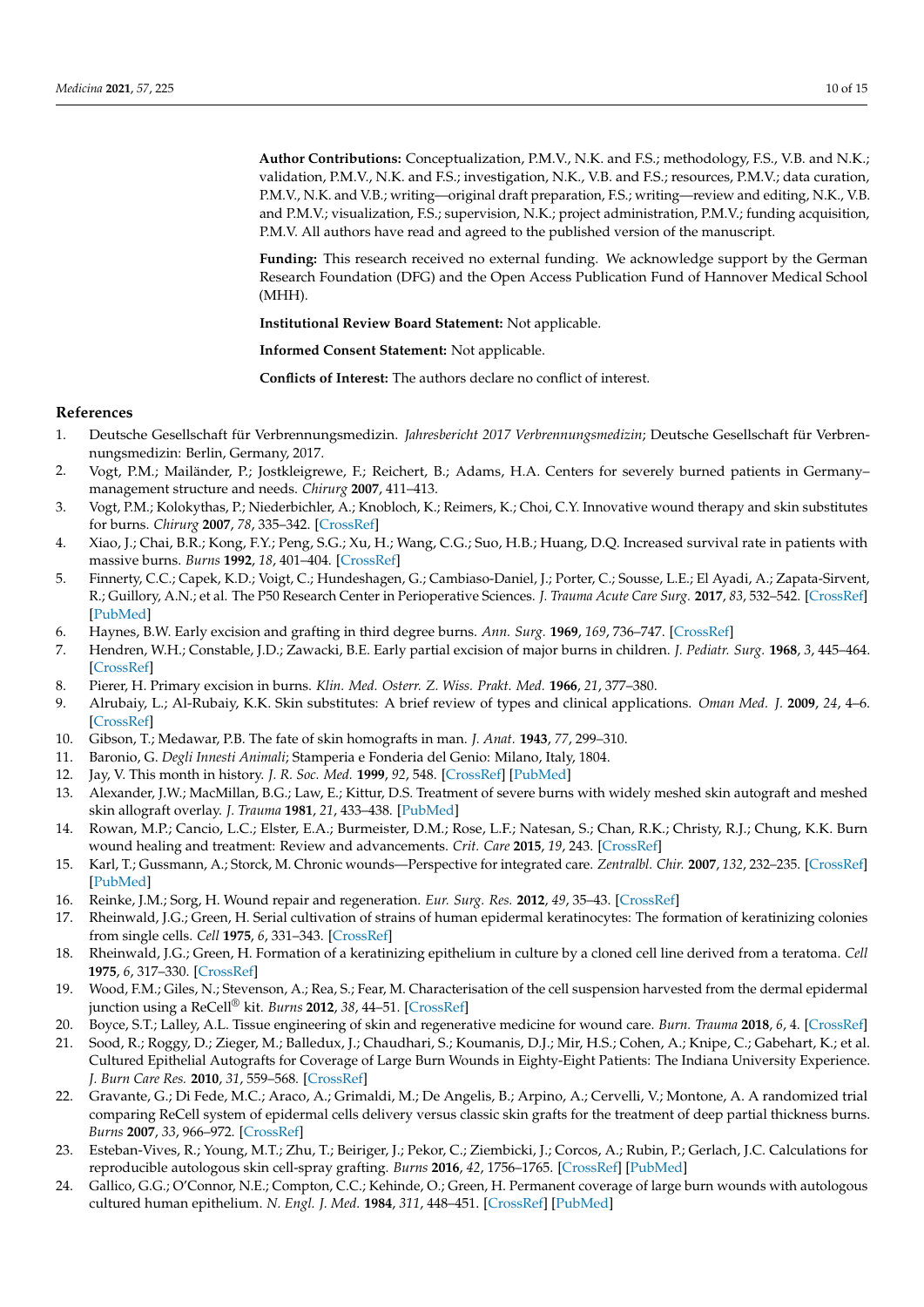- 25. Munster, A.M. Cultured skin for massive burns. A prospective, controlled trial. *Ann. Surg.* **1996**, *224*, 372–375. [CrossRef] [PubMed]
- 26. Kopp, J.; Jeschke, M.G.; Bach, A.D.; Kneser, U.; Horch, R.E. Applied tissue engineering in the closure of severe burns and chronic wounds using cultured human autologous keratinocytes in a natural fibrin matrix. *Cell Tissue Bank.* **2004**, *5*, 89–96. [CrossRef]
- 27. Wallner, C.; Moormann, E.; Lulof, P.; Drysch, M.; Lehnhardt, M.; Behr, B. Burn Care in the Greek and Roman Antiquity. *Medicina* **2020**, *56*, 657. [CrossRef]
- 28. Tobin, G.R.; Breidenbach, W.C.; Ildstad, S.T.; Marvin, M.M.; Buell, J.F.; Ravindra, K.V. The History of Human Composite Tissue Allotransplantation. *Transpl. Proc.* **2009**, *41*, 466–471. [CrossRef]
- 29. Medawar, P.B. Immunity to homologous grafted skin; the fate of skin homografts transplanted to the brain, to subcutaneous tissue, and to the anterior chamber of the eye. *Br. J. Exp. Pathol.* **1948**, *29*, 58–69.
- 30. Brent, L.; Brooks, C.G.; Medawar, P.B.; Simpson, E.S. Transplantation tolerance. *Br. Med. Bull.* **1976**, *32*, 101–106. [CrossRef]
- 31. Brent, L.; Medawar, P.B. Cellular immunity and the homograft reaction. *Br. Med. Bull.* **1967**, *23*, 55–59. [CrossRef]
- 32. Medawar, P.B. Immunological Tolerance: The phenomenon of tolerance provides a testing ground for theories of the immune response. *Science* **1961**, *133*, 303–306. [CrossRef]
- 33. Horner, B.M.; Randolph, M.A.; Huang, C.A.; Butler, P.E.M. Skin tolerance: In search of the Holy Grail. *Transpl. Int.* **2007**, *21*, 101–112. [CrossRef]
- 34. Harrison, J.H.; Merrill, J.P.; Murray, J.E. Renal homotransplantation in identical twins. *Surg. Forum* **1956**, *6*, 432–436.
- 35. Knepper, M. Milestones in nephrology. *J. Am. Soc. Nephrol.* **2001**, 1788–1793.
- 36. Murphy, K.M.; Travers, P.; Walport, M. *Janeway Immunologie*, 7th ed.; Springer: Berlin/Heidelberg, Germany, 2009; ISBN 978-3- 662-44227-2.
- 37. Rosenberg, A.S.; Singer, A. Cellular basis of skin allograft rejection: An in vivo model of immune-mediated tissue destruction. *Annu. Rev. Immunol.* **1992**, *10*, 333–358. [CrossRef] [PubMed]
- 38. Krenzien, F.; Keshi, E.; Splith, K.; Griesel, S.; Kamali, K.; Sauer, I.M.; Feldbrügge, L.; Pratschke, J.; Leder, A.; Schmelzle, M. Diagnostic Biomarkers to Diagnose Acute Allograft Rejection After Liver Transplantation: Systematic Review and Meta-Analysis of Diagnostic Accuracy Studies. *Front. Immunol.* **2019**, *10*, 758. [CrossRef] [PubMed]
- 39. Von Visger, J.; Cassol, C.; Nori, U.; Franco-Ahumada, G.; Nadasdy, T.; Satoskar, A.A. Complete biopsy-proven resolution of deposits in recurrent proliferative glomerulonephritis with monoclonal IgG deposits (PGNMIGD) following rituximab treatment in renal allograft. *BMC Nephrol.* **2019**, *20*, 53. [CrossRef]
- 40. Jang, J.K.; Kim, K.W.; Choi, S.H.; Jeong, S.Y.; Kim, J.H.; Yu, E.S.; Kwon, J.H.; Song, G.W.; Lee, S.G. CT of acute rejection after liver transplantation: A matched case–control study. *Eur. Radiol.* **2019**, *29*, 3736–3745. [CrossRef]
- 41. Opelz, G.; Wujciak, T. The influence of HLA compatibility on graft survival after heart transplantation. The Collaborative Transplant Study. *N. Engl. J. Med.* **1994**, *330*, 816–819. [CrossRef]
- 42. Opelz, G.; Wujciak, T.; Back, D.; Mytilineos, J.; Schwarz, V.; Albrecht, G. Effect of HLA compatibility on kidney transplantation. *Infusionsther. Transfusionsmed.* **1994**, *21*, 198–202.
- 43. Opelz, G. HLA matching in Asian recipients of kidney grafts from unrelated living or cadaveric donors. The Collaborative Transplant Study. *Hum. Immunol.* **2000**, *61*, 115–119. [CrossRef]
- 44. Opelz, G. Factors influencing long-term graft loss. The Collaborative Transplant Study. *Transplant. Proc.* **2000**, *32*, 647–649. [CrossRef]
- 45. Thorsby, E. The human major histocompatibility system. *Transplant. Rev.* **1974**, *18*, 51–129.
- 46. Bodmer, W.F. Evolution of HL-A and other major histocompatibility systems. *Genetics* **1975**, *79*, 293–304. [PubMed]
- 47. Hou, L.; Enriquez, E.; Persaud, M.; Steiner, N.; Oudshoorn, M.; Hurley, C.K. Next generation sequencing characterizes HLA diversity in a registry population from the Netherlands. *HLA* **2019**, *93*, 474–483. [CrossRef]
- 48. Wilke, M.; Pool, J.; den Haan, J.M.; Goulmy, E. Genomic identification of the minor histocompatibility antigen HA-1 locus by allele-specific PCR. *Tissue Antigens* **1998**, *52*, 312–317. [CrossRef]
- 49. den Haan, J.M.; Meadows, L.M.; Wang, W.; Pool, J.; Blokland, E.; Bishop, T.L.; Reinhardus, C.; Shabanowitz, J.; Offringa, R.; Hunt, D.F.; et al. The minor histocompatibility antigen HA-1: A diallelic gene with a single amino acid polymorphism. *Science* **1998**, *279*, 1054–1057. [CrossRef]
- 50. Mutis, T.; Gillespie, G.; Schrama, E.; Falkenburg, J.H.; Moss, P.; Goulmy, E. Tetrameric HLA class I-minor histocompatibility antigen peptide complexes demonstrate minor histocompatibility antigen-specific cytotoxic T lymphocytes in patients with graft-versus-host disease. *Nat. Med.* **1999**, *5*, 839–842. [CrossRef] [PubMed]
- 51. Opelz, G. Effect of the maintenance immunosuppressive drug regimen on kidney transplant outcome. *Transplantation* **1994**, *58*, 443–446. [CrossRef]
- 52. Weimer, R.; Melk, A.; Daniel, V.; Friemann, S.; Padberg, W.; Opelz, G. Switch from cyclosporine A to tacrolimus in renal transplant recipients: Impact on Th1, Th2, and monokine responses. *Hum. Immunol.* **2000**, *61*, 884–897. [CrossRef]
- 53. Opelz, G. Prognostic factors in the course of kidney transplantation. *Urologe A* **1994**, *33*, 377–382.
- 54. Murray, J.E. Human organ transplantation: Background and consequences. *Science* **1992**, *256*, 1411–1416. [CrossRef]
- 55. Manning, J. Sepsis in the Burn Patient. *Crit. Care Nurs. Clin. N. Am.* **2018**, *30*, 423–430. [CrossRef]
- 56. Benichou, G.; Yamada, Y.; Yun, S.-H.; Lin, C.; Fray, M.; Tocco, G. Immune recognition and rejection of allogeneic skin grafts. *Immunotherapy* **2011**, *3*, 757–770. [CrossRef]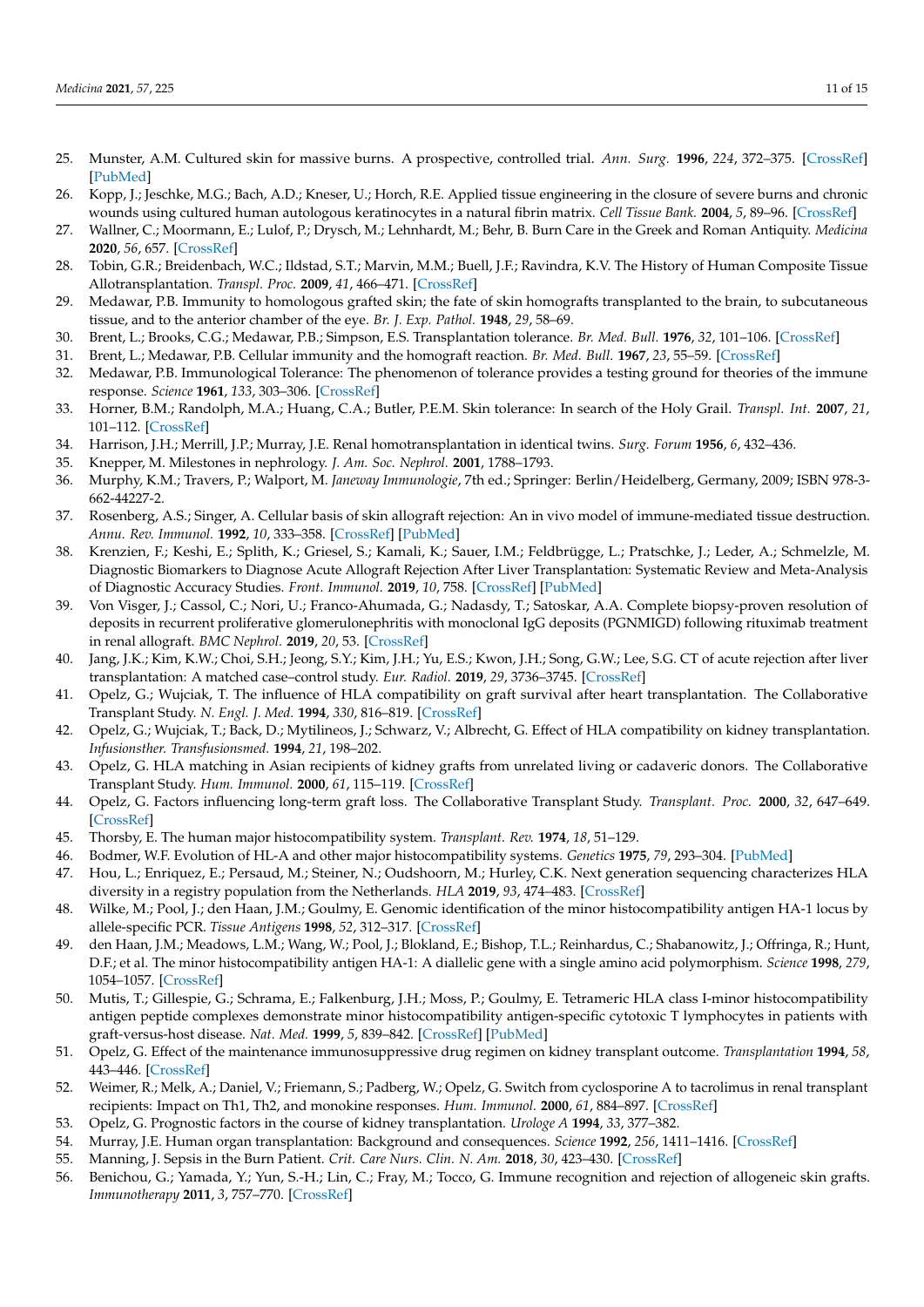- 57. Wang, C.; Zhang, F.; Lineaweaver, W.C. Clinical Applications of Allograft Skin in Burn Care. *Ann. Plast. Surg.* **2020**, *84*, S158–S160. [CrossRef]
- 58. Martínez-Flores, F.; Chacón-Gómez, M.; Madinaveitia-Villanueva, J.A.; Barrera-Lopez, A.; Aguirre-Cruz, L.; Querevalu-Murillo, W. El uso clínico de aloinjertos de piel humana criopreservados con fines de trasplante. *Cir. Cir.* **2015**, *83*, 485–491. [CrossRef] [PubMed]
- 59. Spence, R.J.; Ruas, E.J. The banking and clinical use of human skin allograft in trauma patients: Clinical use of allograft skin. *Md. Med. J.* **1986**, *35*, 205–212.
- 60. Fletcher, J.L.; Caterson, E.J.; Hale, R.G.; Cancio, L.C.; Renz, E.M.; Chan, R.K. Characterization of Skin Allograft Use in Thermal Injury. *J. Burn Care Res.* **2013**, *34*, 168–175. [CrossRef]
- 61. Cronin, H.; Goldstein, G. Biologic Skin Substitutes and Their Applications in Dermatology. *Dermatol. Surg.* **2013**, *39*, 30–34. [CrossRef]
- 62. Horch, R.; Stark, G.B.; Kopp, J.; Spilker, G. Cologne Burn Centre experiences with glycerol-preserved allogeneic skin: Part I: Clinical experiences and histological findings (overgraft and sandwich technique). *Burns* **1994**, *20* (Suppl. 1), S23–S26. [CrossRef]
- 63. Alam, K.; Jeffery, S.L.A. Acellular Fish Skin Grafts for Management of Split Thickness Donor Sites and Partial Thickness Burns: A Case Series. *Mil. Med.* **2019**, *184*, 16–20. [CrossRef]
- 64. Young, J.B.; Gondek, S.P.; Troche, M.; Summitt, J.B.; Rae, L.; Thayer, W.P.; Kahn, S.A. The use of porcine xenografts in patients with toxic epidermal necrolysis. *Burns* **2016**, *42*, 1728–1733. [CrossRef]
- 65. Hermans, M.H.E. Porcine xenografts vs. (cryopreserved) allografts in the management of partial thickness burns: Is there a clinical difference? *Burns* **2014**, *40*, 408–415. [CrossRef]
- 66. Costa, B.A.; Lima Júnior, E.M.; de Moraes Filho, M.O.; Fechine, F.V.; de Moraes, M.E.A.; Silva Júnior, F.R.; do Nascimento Soares, M.F.A.; Rocha, M.B.S. Use of Tilapia Skin as a Xenograft for Pediatric Burn Treatment: A Case Report. *J. Burn Care Res.* **2019**, *40*, 714–717. [CrossRef]
- 67. Lima Júnior, E.M.; De Moraes Filho, M.O.; Costa, B.A.; Rohleder, A.V.P.; Sales Rocha, M.B.; Fechine, F.V.; Forte, A.J.; Alves, A.P.N.N.; Silva Júnior, F.R.; Martins, C.B.; et al. Innovative Burn Treatment Using Tilapia Skin as a Xenograft: A Phase II Randomized Controlled Trial. *J. Burn Care Res.* **2020**, *41*, 585–592. [CrossRef]
- 68. Halim, A.S.; Khoo, T.L.; Mohd Yussof, S.J. Biologic and synthetic skin substitutes: An overview. *Indian J. Plast. Surg.* **2010**, *43*, S23–S28. [CrossRef]
- 69. Felder, J.M.; Hechenbleikner, E.; Jordan, M.; Jeng, J. Increasing the Options for Management of Large and Complex Chronic Wounds With a Scalable, Closed-System Dressing for Maggot Therapy. *J. Burn Care Res.* **2012**, *33*, e170–e176. [CrossRef]
- 70. Atherton, D.D.; Tang, R.; Jones, I.; Jawad, M. Early Excision and Application of Matriderm with Simultaneous Autologous Skin Grafting in Facial Burns. *Plast. Reconstr. Surg.* **2010**, *125*, 60e–61e. [CrossRef]
- 71. Böttcher-Haberzeth, S.; Biedermann, T.; Schiestl, C.; Hartmann-Fritsch, F.; Schneider, J.; Reichmann, E.; Meuli, M. Matriderm® 1 mm versus Integra<sup>®</sup> Single Layer 1.3 mm for one-step closure of full thickness skin defects: A comparative experimental study in rats. *Pediatr. Surg. Int.* **2012**, *28*, 171–177. [CrossRef] [PubMed]
- 72. Marston, W.A. Dermagraft $^{\circ}$ , a bioengineered human dermal equivalent for the treatment of chronic nonhealing diabetic foot ulcer. *Expert Rev. Med. Devices* **2004**, *1*, 21–31. [CrossRef]
- 73. Yim, H.; Cho, Y.S.; Seo, C.H.; Lee, B.C.; Ko, J.H.; Kim, D.; Hur, J.; Chun, W.; Kim, J.H. The use of AlloDerm on major burn patients: AlloDerm prevents post-burn joint contracture. *Burns* **2010**, *36*, 322–328. [CrossRef]
- 74. Burke, J.F.; Yannas, I.V.; Quinby, W.C.; Bondoc, C.C.; Jung, W.K. Successful use of a physiologically acceptable artificial skin in the treatment of extensive burn injury. *Ann. Surg.* **1981**, *194*, 413–428. [CrossRef]
- 75. Meuli, M.; Hartmann-Fritsch, F.; Hüging, M.; Marino, D.; Saglini, M.; Hynes, S.; Neuhaus, K.; Manuel, E.; Middelkoop, E.; Reichmann, E.; et al. A Cultured Autologous Dermo-epidermal Skin Substitute for Full-Thickness Skin Defects. *Plast. Reconstr. Surg.* **2019**, *144*, 188–198. [CrossRef] [PubMed]
- 76. Li, A.; Dearman, B.L.; Crompton, K.E.; Moore, T.G.; Greenwood, J.E. Evaluation of a Novel Biodegradable Polymer for the Generation of a Dermal Matrix. *J. Burn Care Res.* **2009**, *30*, 717–728. [CrossRef]
- 77. Michael, S.; Sorg, H.; Peck, C.-T.; Reimers, K.; Vogt, P.M. The mouse dorsal skin fold chamber as a means for the analysis of tissue engineered skin. *Burns* **2013**, *39*, 82–88. [CrossRef] [PubMed]
- 78. Shevchenko, R.V.; James, S.L.; James, S.E. A review of tissue-engineered skin bioconstructs available for skin reconstruction. *J. R. Soc. Interface* **2010**, *7*, 229–258. [CrossRef] [PubMed]
- 79. de Vries, H.J.; Middelkoop, E.; van Heemstra-Hoen, M.; Wildevuur, C.H.; Westerhof, W. Stromal cells from subcutaneous adipose tissue seeded in a native collagen/elastin dermal substitute reduce wound contraction in full thickness skin defects. *Lab. Investig.* **1995**, *73*, 532–540.
- 80. De Vries, H.J.; Zeegelaar, J.E.; Middelkoop, E.; Gijsbers, G.; Van Marle, J.; Wildevuur, C.H.; Westerhof, W. Reduced wound contraction and scar formation in punch biopsy wounds. Native collagen dermal substitutes. A clinical study. *Br. J. Dermatol.* **1995**, *132*, 690–697. [CrossRef]
- 81. Haslik, W.; Kamolz, L.-P.; Nathschläger, G.; Andel, H.; Meissl, G.; Frey, M. First experiences with the collagen-elastin matrix Matriderm as a dermal substitute in severe burn injuries of the hand. *Burns* **2007**, *33*, 364–368. [CrossRef]
- 82. Greenwood, J.E.; Dearman, B.L.; Li, A.; Moore, T.G. Evalutation of NovoSorb novel biodegradable polymer for the generation of a dermal matrix. Part 1: In-vitro studies. *Wound Pr. Res.* **2010**, *18*, 14–22.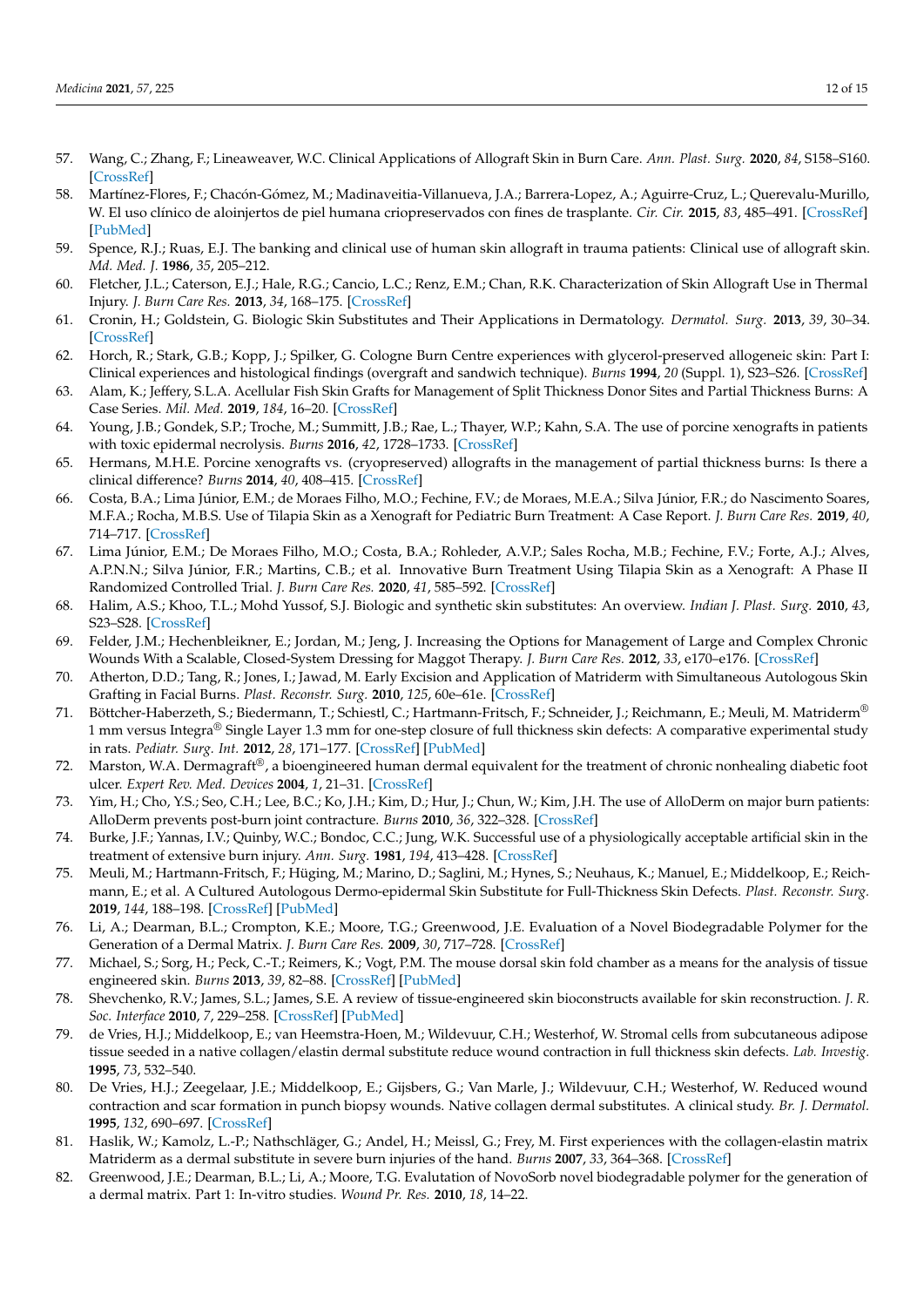- 83. Greenwood, J.E.; Li, A.; Dearman, B.L.; Moore, T.G. Evaluation of NovoSorb novel biodegradable polymer for the generation of a dermal matrix. Part 2: In-vivo studies. *Wound Pr. Res.* **2010**, *18*, 24–34.
- 84. Cheshire, P.A.; Herson, M.R.; Cleland, H.; Akbarzadeh, S. Artificial dermal templates: A comparative study of NovoSorb<sup>TM</sup> Biodegradable Temporising Matrix (BTM) and Integra® Dermal Regeneration Template (DRT). *Burns* **2016**, *42*, 1088–1096. [CrossRef]
- 85. Falanga, V.; Sabolinski, M. A bilayered living skin construct (APLIGRAF®) accelerates complete closure of hard-to-heal venous ulcers. *Wound Repair Regen.* **1999**, *7*, 201–207. [CrossRef] [PubMed]
- 86. Centanni, J.M.; Straseski, J.A.; Wicks, A.; Hank, J.A.; Rasmussen, C.A.; Lokuta, M.A.; Schurr, M.J.; Foster, K.N.; Faucher, L.D.; Caruso, D.M.; et al. StrataGraft Skin Substitute Is Well-tolerated and Is Not Acutely Immunogenic in Patients with Traumatic Wounds. *Ann. Surg.* **2011**, *253*, 672–683. [CrossRef]
- 87. Kogan, S.; Halsey, J.; Agag, R.L. Biologics in Acute Burn Injury. *Ann. Plast. Surg.* **2019**, *83*, 26–33. [CrossRef]
- 88. Radtke, C.; Reimers, K.; Allmeling, C.; Vogt, P.M. Efficient production of transfected human keratinocytes under serum-free and feeder layer-free conditions. *Handchir. Mikrochir. Plast. Chir.* **2009**, *41*, 333–340. [CrossRef]
- 89. Chapman, S.; Liu, X.; Meyers, C.; Schlegel, R.; McBride, A.A. Human keratinocytes are efficiently immortalized by a Rho kinase inhibitor. *J. Clin. Investig.* **2010**, *120*, 2619–2626. [CrossRef]
- 90. Salem, H.; Ciba, P.; Rapoport, D.H.; Egana, J.T.; Reithmayer, K.; Kadry, M.; Machens, H.G.; Kruse, C. The influence of pancreasderived stem cells on scaffold based skin regeneration. *Biomaterials* **2009**, *30*, 789–796. [CrossRef]
- 91. Keck, M.; Haluza, D.; Selig, H.F.; Jahl, M.; Lumenta, D.B.; Kamolz, L.-P.; Frey, M. Adipose Tissue Engineering. *Ann. Plast. Surg.* **2011**, *67*, 484–488. [CrossRef]
- 92. Killat, J.; Reimers, K.; Choi, C.; Jahn, S.; Vogt, P.; Radtke, C. Cultivation of Keratinocytes and Fibroblasts in a Three-Dimensional Bovine Collagen-Elastin Matrix (Matriderm®) and Application for Full Thickness Wound Coverage In Vivo. *Int. J. Mol. Sci.* **2013**, *14*, 14460–14474. [CrossRef]
- 93. Golinski, P.A.; Zöller, N.; Kippenberger, S.; Menke, H.; Bereiter-Hahn, J.; Bernd, A. Development of an engraftable skin equivalent based on matriderm with human keratinocytes and fibroblasts. *Handchir. Mikrochir. Plast. Chir.* **2009**, *41*, 327–332. [CrossRef]
- 94. Duranceau, L.; Genest, H.; Bortoluzzi, P.; Moulin, V.; Auger, F.A.; Germain, L. Successful grafting of a novel autologous engineered skin substitutes (epidermis and dermis) on twelve burn patients. *J. Burn Care Res.* **2014**, *35*, 121.
- 95. Boyce, S.T. Design principles for composition and performance of cultured skin substitutes. *Burns* **2001**, *27*, 523–533. [CrossRef]
- 96. Boyce, S.T.; Simpson, P.S.; Rieman, M.T.; Warner, P.M.; Yakuboff, K.P.; Bailey, J.K.; Nelson, J.K.; Fowler, L.A.; Kagan, R.J. Randomized, Paired-Site Comparison of Autologous Engineered Skin Substitutes and Split-Thickness Skin Graft for Closure of Extensive, Full-Thickness Burns. *J. Burn Care Res.* **2017**, *38*, 61–70. [CrossRef] [PubMed]
- 97. Witten, C.M.; McFarland, R.D.; Simek, S.L. Concise Review: The U.S. Food and Drug Administration and Regenerative Medicine. *Stem Cells Transl. Med.* **2015**, *4*, 1495–1499. [CrossRef]
- 98. Garlick, J.A.; Katz, A.B.; Fenjves, E.S.; Taichman, L.B. Retrovirus-mediated transduction of cultured epidermal keratinocytes. *J. Investig. Dermatol.* **1991**, *97*, 824–829. [CrossRef]
- 99. Braun-Falco, M.; Doenecke, A.; Smola, H.; Hallek, M. Efficient gene transfer into human keratinocytes with recombinant adeno-associated virus vectors. *Gene Ther.* **1999**, *6*, 432–441. [CrossRef] [PubMed]
- 100. Chen, M.; Li, W.; Fan, J.; Kasahara, N.; Woodley, D. An efficient gene transduction system for studying gene function in primary human dermal fibroblasts and epidermal keratinocytes. *Clin. Exp. Dermatol.* **2003**, *28*, 193–199. [CrossRef]
- 101. Vogt, P.M.; Thompsont, S.; Andree, C.; Liu, P.; Breuing, K.; Hatzis, D.; Brown, H.; Mulligant, R.C.; Eriksson, E.; Murray, J.E. Genetically modified keratinocytes transplanted to wounds reconstitute the epidermis. *Proc. Natl. Acad. Sci. USA* **1994**, *91*, 9307–9311. [CrossRef] [PubMed]
- 102. Meng, X.; Sawamura, D.; Ina, S.; Tamai, K.; Hanada, K.; Hashimoto, I. Keratinocyte gene therapy: Cytokine gene expression in local keratinocytes and in circulation by introducing cytokine genes into skin. *Exp. Dermatol.* **2002**, *11*, 456–461. [CrossRef]
- 103. Collins, D.E.; Reuter, J.D.; Rush, H.G.; Villano, J.S. Viral Vector Biosafety in Laboratory Animal Research. *Comp. Med.* **2017**, *67*, 215–221. [PubMed]
- 104. David, R.M.; Doherty, A.T. Viral Vectors: The Road to Reducing Genotoxicity. *Toxicol. Sci.* **2017**, *155*, 315–325. [CrossRef] [PubMed]
- 105. Eming, S.A.; Krieg, T.; Davidson, J.M. RETRACTED: Gene therapy and wound healing. *Clin. Dermatol.* **2007**, *25*, 79–92. [CrossRef]
- 106. Tarassoli, S.P.; Jessop, Z.M.; Al-Sabah, A.; Gao, N.; Whitaker, S.; Doak, S.; Whitaker, I.S. Skin tissue engineering using 3D bioprinting: An evolving research field. *J. Plast. Reconstr. Aesthetic Surg.* **2018**, *71*, 615–623. [CrossRef]
- 107. Cubo, N.; Garcia, M.; del Cañizo, J.F.; Velasco, D.; Jorcano, J.L. 3D bioprinting of functional human skin: Production and in vivo analysis. *Biofabrication* **2016**, *9*, 015006. [CrossRef] [PubMed]
- 108. Lee, V.; Singh, G.; Trasatti, J.P.; Bjornsson, C.; Xu, X.; Tran, T.N.; Yoo, S.-S.; Dai, G.; Karande, P. Design and Fabrication of Human Skin by Three-Dimensional Bioprinting. *Tissue Eng. Part C Methods* **2014**, *20*, 473–484. [CrossRef]
- 109. Vijayavenkataraman, S.; Lu, W.F.; Fuh, J.Y.H. 3D bioprinting of skin: A state-of-the-art review on modelling, materials, and processes. *Biofabrication* **2016**, *8*, 032001. [CrossRef]
- 110. Morgan, J.R.; Barrandon, Y.; Green, H.; Mulligan, R.C. Expression of an Exogenous Growth Hormone Gene by Transplantable Human Epidermal Cells. *Cell Scince Virolgy Mol. CeU Bid* **1984**, *81*, 1421–1465. [CrossRef]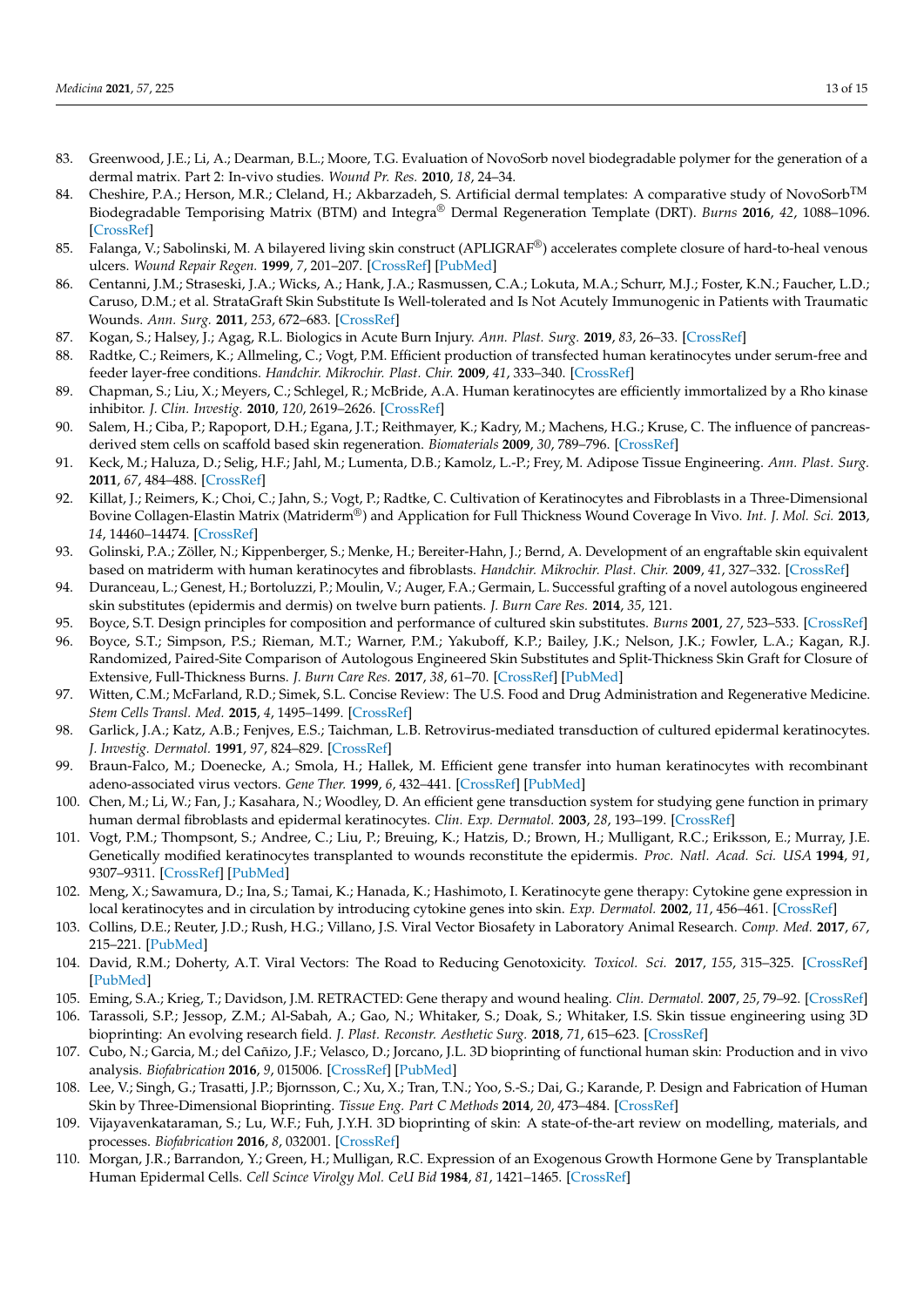- 111. Kardeh, S.; Mazloomrezaei, M.; Dianatpour, M.; Farjadian, S. Universal off-the-shelf skin substitutes for cosmetic and reconstructive surgery. *Burns* **2020**, *46*, 741–743. [CrossRef] [PubMed]
- 112. Eming, S.A.; Krieg, T.; Davidson, J.M. Gene transfer in tissue repair: Status, challenges and future directions. *Expert Opin. Biol. Ther.* **2004**, *4*, 1373–1386. [CrossRef]
- 113. Grusby, M.J.; Auchincloss, H.; Lee, R.; Johnson, R.S.; Spencer, J.P.; Zijlstra, M.; Jaenisch, R.; Papaioannou, V.E.; Glimcher, L.H. Mice lacking major histocompatibility complex class I and class II molecules. *Proc. Natl. Acad. Sci. USA* **1993**, *90*, 3913–3917. [CrossRef] [PubMed]
- 114. Auchincloss, H.; Lee, R.; Shea, S.; Markowitzt, J.S.; Grusbytt, M.J.; Glimchert, L.H. The role of "indirect" recognition in initiating rejection of skin grafts from major histocompatibility complex class I-deficient mice. *Immunology* **1993**, *90*, 3373–3377. [CrossRef] [PubMed]
- 115. Markmann, J.F.; Bassiri, H.; Desai, N.M.; Odorico, J.S.; Kim, J.I.; Koller, B.H.; Smithies, O.; Barker, C.F. Indefinite survival of MHC class I-deficient murine pancreatic islet allografts. *Transplantation* **1992**, *54*, 1085–1089. [CrossRef]
- 116. Qian, S.; Fu, F.; Li, Y.; Lu, L.; Rao, A.S.; Starzl, T.E.; Thomson, A.W.; Fung, J.J. Impact of donor MHC class I or class II antigen deficiency on first-and second-set rejection of mouse heart or liver allografts. *Immunology* **1996**, *88*, 124–129. [CrossRef] [PubMed]
- 117. Coffman, T.; Geier, S.; Ibrahim, S.; Griffiths, R.; Spurney, R.; Smithies, O.; Koller, B.; Sanfilippo, F. Improved renal function in mouse kidney allografts lacking MHC class I antigens. *J. Immunol.* **1993**, *151*, 425–435. [PubMed]
- 118. Lee, R.S.; Grusby, M.J.; Laufer, T.M.; Colvin, R.; Glimcher, L.H.; Auchincloss, H. CD8+ effector cells responding to residual class I antigens, with help from CD4+ cells stimulated indirectly, cause rejection of "major histocompatibility complex-deficient" skin grafts. *Transplantation* **1997**, *63*, 1123–1133. [CrossRef]
- 119. Ljunggren, H.G.; Van Kaer, L.; Sabatine, M.S.; Auchincloss, H.; Tonegawa, S.; Ploegh, H.L. MHC class I expression and CD8+ T cell development in TAP1/beta 2-microglobulin double mutant mice. *Int. Immunol.* **1995**, *7*, 975–984. [CrossRef]
- 120. Zijlstra, M.; Auchincloss, H.; Loring, J.M.; Chase, C.M.; Russell, P.S.; Jaenisch, R. Skin graft rejection by beta 2-microglobulindeficient mice. *J. Exp. Med.* **1992**, *175*, 885–893. [CrossRef]
- 121. Beyer, F.; Doebis, C.; Busch, A.; Ritter, T.; Mhashilkar, A.; Marasco, W.M.; Laube, H.; Volk, H.-D.; Seifert, M. Decline of surface MHC I by adenoviral gene transfer of anti-MHC I intrabodies in human endothelial cells-new perspectives for the generation of universal donor cells for tissue transplantation. *J. Gene Med.* **2004**, *6*, 616–623. [CrossRef]
- 122. Mhashilkar, A.; Doebis, C.; Seifert, M.; Busch, A.; Zani, C.; Hoo, J.S.; Nagy, M.; Ritter, T.; Volk, H.-D.; Marasco, W. Intrabodymediated phenotypic knockout of major histocompatibility complex class I expression in human and monkey cell lines and in primary human keratinocytes. *Gene Ther.* **2002**, *9*, 307–319. [CrossRef]
- 123. Hill, A.; Ploegh, H. Getting the inside out: The transporter associated with antigen processing (TAP) and the presentation of viral antigen. *Proc. Natl. Acad. Sci. USA* **1995**, *92*, 341–343. [CrossRef]
- 124. Powers, C.; DeFilippis, V.; Malouli, D.; Früh, K. Cytomegalovirus immune evasion. *Curr. Top. Microbiol. Immunol.* **2008**, *325*, 333–359.
- 125. Tortorella, D.; Gewurz, B.E.; Furman, M.H.; Schust, D.J.; Ploegh, H.L. Viral subversion of the immune system. *Annu. Rev. Immunol.* **2000**, *18*, 861–926. [CrossRef]
- 126. Loenen, W.A.; Bruggeman, C.A.; Wiertz, E.J. Immune evasion by human cytomegalovirus: Lessons in immunology and cell biology. *Semin. Immunol.* **2001**, *13*, 41–49. [CrossRef]
- 127. Barnes, P.D.; Grundy, J.E. Down-regulation of the class I HLA heterodimer and beta 2-microglobulin on the surface of cells infected with cytomegalovirus. *J. Gen. Virol.* **1992**, *73 Pt 9*, 2395–2403. [CrossRef]
- 128. Del Val, M.; Münch, K.; Reddehase, M.J.; Koszinowski, U.H. Presentation of CMV immediate-early antigen to cytolytic T lymphocytes is selectively prevented by viral genes expressed in the early phase. *Cell* **1989**, *58*, 305–315. [CrossRef]
- 129. Schwartz, R.H. T-lymphocyte recognition of antigen in association with gene products of the major histocompatibility complex. *Annu. Rev. Immunol.* **1985**, *3*, 237–261. [CrossRef]
- 130. Ahn, K.; Angulot, A.; Ghazalt, P.; Peterson, P.A.; Yang, Y.; Froh, K.; The, T.; Johnson, R.W. Human cytomegalovirus inhibits antigen presentation by a sequential multistep process. *Immunology* **1996**, *93*, 10990–10995. [CrossRef]
- 131. Jones, T.R.; Hanson, L.K.; Sun, L.; Slater, J.S.; Stenberg, R.M.; Campbell, A.E. Multiple independent loci within the human cytomegalovirus unique short region down-regulate expression of major histocompatibility complex class I heavy chains. *J. Virol.* **1995**, *69*, 4830–4841. [CrossRef]
- 132. Schlottmann, F.; Strauss, S.; Hake, K.; Vogt, P.M.; Bucan, V. Down-Regulation of MHC Class I Expression in Human Keratinocytes Using Viral Vectors Containing US11 Gene of Human Cytomegalovirus and Cultivation on Bovine Collagen-Elastin Matrix (Matriderm®): Potential Approach for an Immune-Privileged Skin Substitute. *Int. J. Mol. Sci.* **2019**, *20*, 2056. [CrossRef]
- 133. Thomas, C.E.; Ehrhardt, A.; Kay, M.A. Progress and problems with the use of viral vectors for gene therapy. *Nat. Rev. Genet.* **2003**, *4*, 346–358. [CrossRef]
- 134. Komor, A.C.; Badran, A.H.; Liu, D.R. CRISPR-Based Technologies for the Manipulation of Eukaryotic Genomes. *Cell* **2017**, *168*, 20–36. [CrossRef]
- 135. Go, D.E.; Stottmann, R.W. The Impact of CRISPR/Cas9-Based Genomic Engineering on Biomedical Research and Medicine. *Curr. Mol. Med.* **2016**, *16*, 343–352. [CrossRef]
- 136. Peng, R.; Lin, G.; Li, J. Potential pitfalls of CRISPR/Cas9-mediated genome editing. *FEBS J.* **2016**, *283*, 1218–1231. [CrossRef]